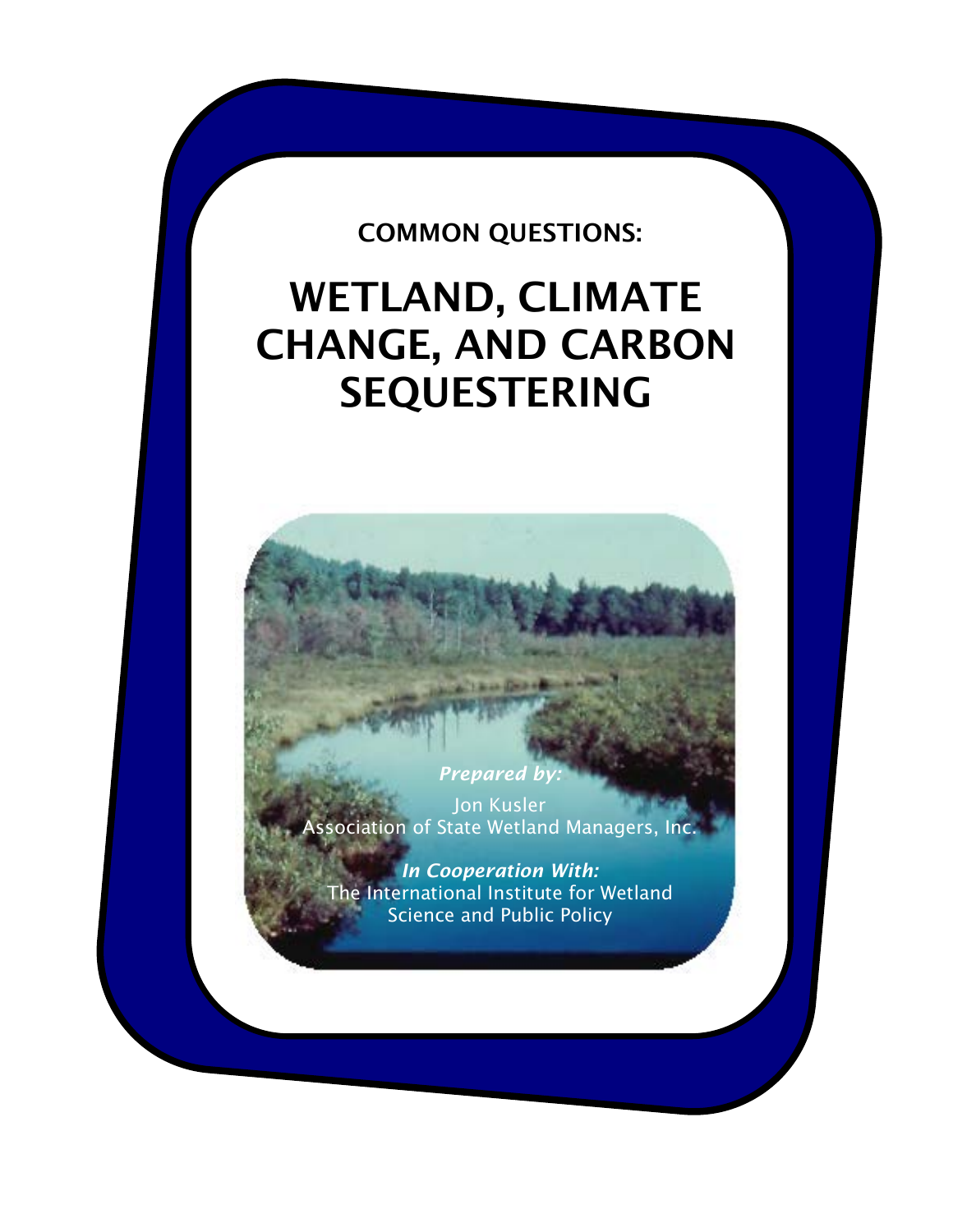## PREFACE

The following guide addresses frequently asked questions with regard to wetlands, carbon sequestering, and climate change.

It is based upon a wetlands and climate change project conducted by the Association of State Wetland Managers (ASWM) in 2002-2005 and a literature review. It is based upon two workshops and synthesis papers prepared by Jon Kusler, ASWM in 1999 and 2000 and an international symposium co-conducted by ASWM as part of the Quebec 2000 international wetland conference. It is also based upon a number of summary papers prepared by Virginia Burkette with Jon Kusler. These efforts were funded by the U.S. Geological Survey and the U.S. Environmental Protection Agency.

Preparation of this summary was funded by the U.S. Environmental Protection Agency, Region 2, Division of Wetlands. However, the opinions expressed are those of the author and ASWM and not the sponsoring agencies.

See also Wetlands and Climate Change: Adapting to an Uncertain Climate <http://www.aswm.org/propub/wetlandsandclimate.pdf>

*Cover photo by Richard Newton, Miller's River and Floodplains, State University of New York at Syracuse, School of Forestry, Syracuse, New York*

*Photos on page 1, 5, 6, 10, and 14 source unknown.*

*Photos on page 2, 4, 8, 9, 12, 13, and 15 by Jon Kusler, Association of State Wetland Managers, Inc. Berne, New York*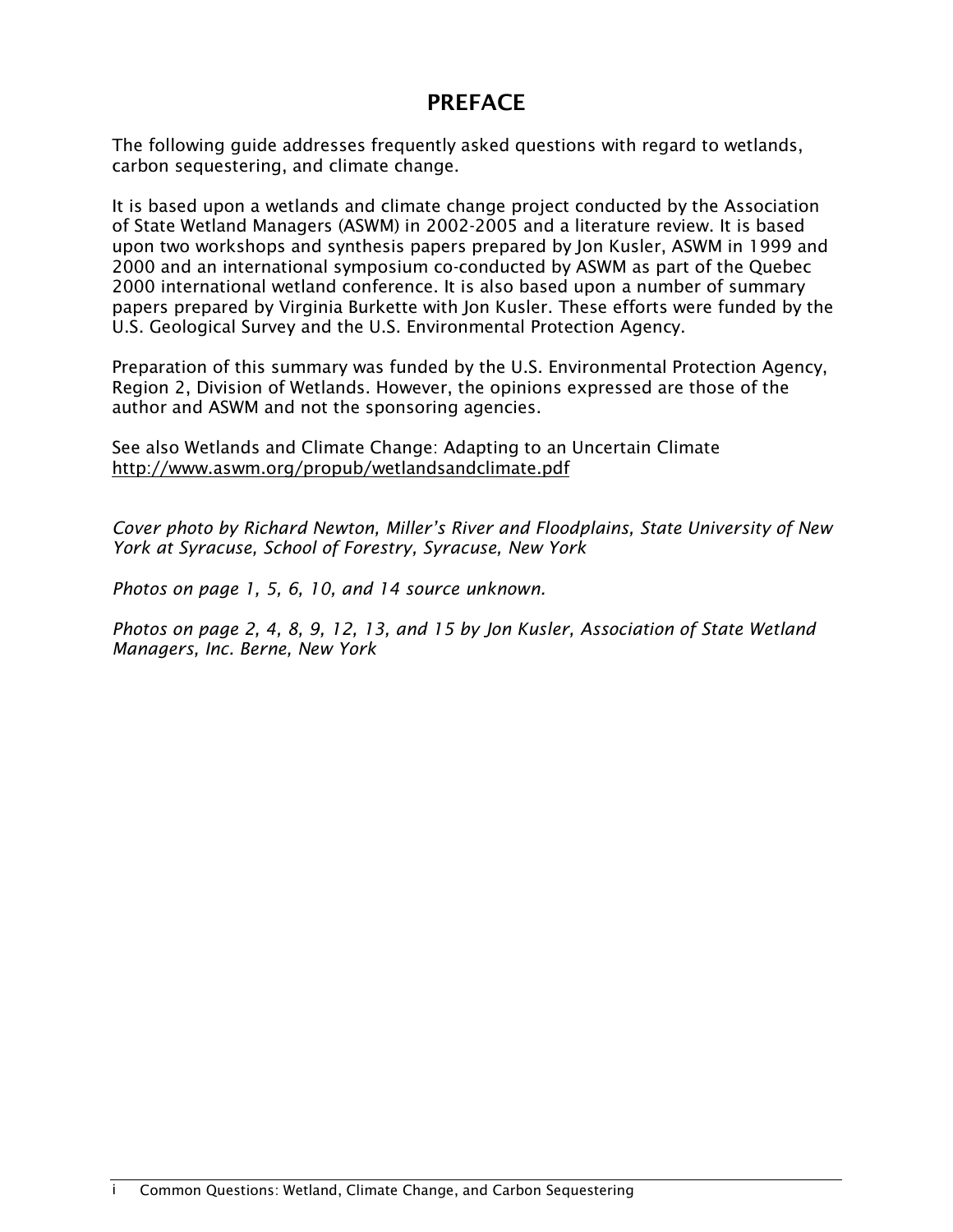## COMMON QUESTIONS

## WETLAND, CLIMATE CHANGE, and CARBON SEQUESTERING

## Will wetlands be affected by climate change?

A. Yes. Wetlands are among the ecosystems which will be most affected by even small changes in climate and resulting changes in hydrologic regimes such as sea level rise and decreased surface and ground water levels in the West. Many wetlands will be destroyed; rare and endangered plants and animals will be threatened in others. See more discussion below.

## What climate change factors will affect wetlands?

A. A number of climate change factors will affect wetlands:

- Increase in CO<sub>2</sub>. Carbon dioxide has increased 30% since pre-industrial times. A doubling is anticipated by 2100.
- Increase in air, water, and soil temperatures. Over the past century the global mean surface temperature has risen 0.5-1.10F (IPCC, 1996). The Intergovernmental Panel on Climate Change (IPCC) has estimated that global surface air temperatures will increase another 2-8F in the next hundred years with a "best guess" increase of 3.5 degrees by 2100. The most significant increases will occur in the northern latitudes. The temperature of wetlands, lakes, streams, rivers, estuaries, oceans, and ground waters will also, consequently, increase. There will be more "ice off" days of lakes and streams and a warming of the soils in northern latitudes. These changes will be the most rapid increase in temperatures at any time in the last 100,000 years, challenging the adaptive capabilities of temperature sensitive wetland plants and animals which will often be unable to migrate northward due to the rapidity of the climate change or the fragmentation in systems.
- Changes in the amounts and timing of precipitation. Pursuant to various climate change models, it is estimated that overall, precipitation will increase in the U.S., but not for all areas. For example, somewhat decreased precipitation may be expected in the Southwest while increased precipitation will occur in the Southeast<sup>[1](#page-2-0)</sup>. In addition, ground and surface water levels can be expected to fall in the Midwest and northern states despite somewhat increased precipitation if evaporation and evapotranspiration rise sharply due to temperature increases.



<span id="page-2-0"></span><sup>&</sup>lt;sup>1</sup> See<http://www.epa.gov/globalwarming/impacts/stateimp/>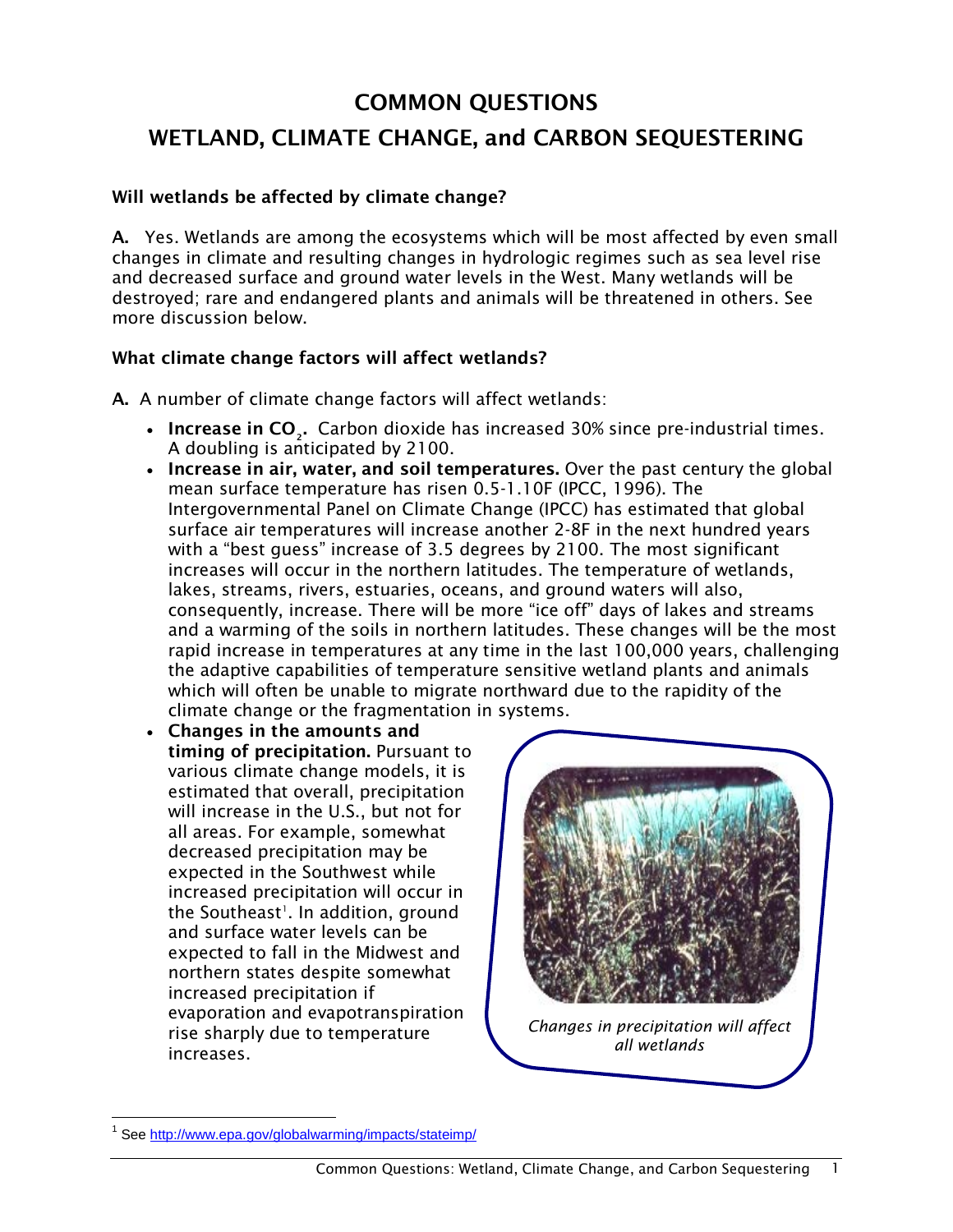• Intensification of climatological events. Higher temperatures and "speeding up" the water cycle will likely result in more severe climatological events such as hurricanes, tornadoes, thunderstorms, and winter storms affecting wetland systems. It may also increase the intensity of severe precipitation events (heavy downpours of more than two inches per day). It has been estimated that the frequency of such severe events has increased by 20 percent in the U.S. since the beginning of the century. Severe climatological events such as intense rainfall in a region are likely to bring more sediment into some wetlands (e.g. alluvial, estuarine) while increasing erosion in others (down cutting of sedimentstarved streams in floodplains, coastal and estuarine erosion).



- Lengthened growing season in northern latitudes. Based upon satellite imagery, it has been estimated that the growing season in northern latitudes (between 45 degrees and 70 degrees north) has increased by a total of twelve days. More increases are expected.
- Sea level rise. The IPCC has estimated that by 2100 sea level is expected to rise .09 to .88 meters inches due to thermal expansion of ocean water and melting of glaciers and ice caps (IPCC, 2001). Globally, relative sea level has been 4 to 10 inches over the last 100 years.

Other changes with possible significance to wetland ecosystems are also occurring such as an increase in atmospheric methane and a decrease in ozone with increased infrared exposure. For example, since 1979, ultraviolet radiation has increased significantly north of 40 degrees latitude (U.S. Global Change Research Program, 1997).

## What will be the impacts of these climate change factors on wetlands?

- A. Likely impacts of climate change factors include:
	- Increased productivity due to increased  $CO<sub>2</sub>$ . Increased  $CO<sub>2</sub>$  will increase the primary productivity of most wetland plants except were sunlight, precipitation or temperature is a limiting factor. Increase in primary productivity would enhance the habitat value of some wetlands although some shift in plant and animal species might also be expected and variations in responses. There are indications that this increased productivity will also result in increased methane emissions.
	- Wetland changes due to decreased frosts. The natural ranges of both natural and invasive wetland plant species that are killed by frost such as mangroves and Melaleuca in Florida will be extended northward and upslope in mountainous areas. So will the ranges of temperature sensitive animals and insects such as fish and mosquitoes including various disease vectors (e.g., mosquitoes). This will likely mean a northward migration of dengue fever, cholera, and several strains of malaria.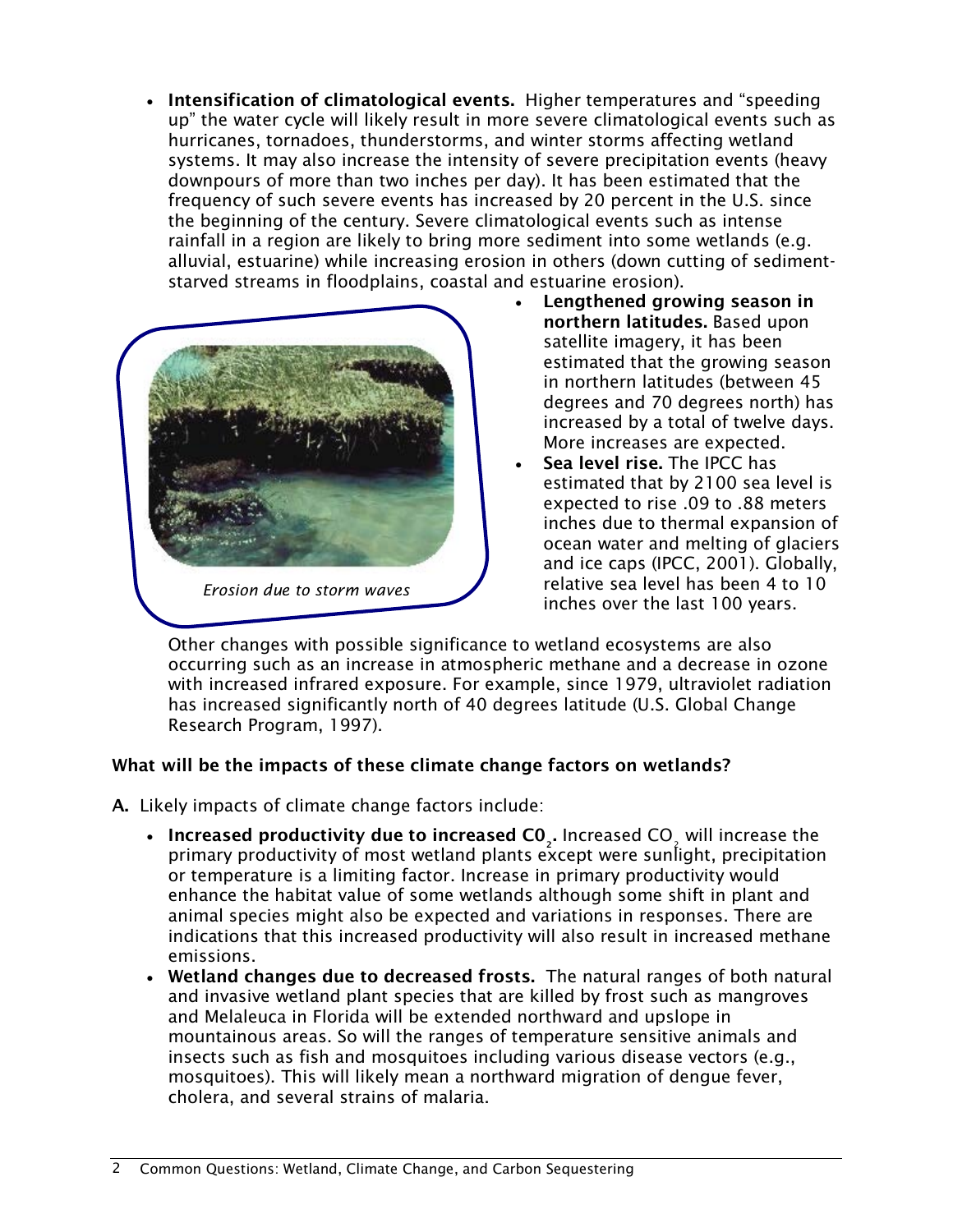- Wetland changes due to decreased precipitation (some areas). Impacts will be particularly great where precipitation remains steady or decreases. Increases in temperatures combined with reductions in precipitation will likely reduce surface and ground water levels in northern latitude wetlands, destroying or reducing in size many wetlands. Lowered water levels will result in release of carbon and methane. Decreased precipitation in some areas (e.g., the Southwest) will reduce runoff and water tables. This will reduce freshwater wetland size and will convert some wetlands to dry land. Such a result is particularly likely for forested, shrub, fresh meadow, and other shallow water or high ground water wetlands which are particularly sensitive to small hydrologic changes. It will also affect temporary and seasonal wetlands. Some of these areas can be converted to upland by lowered water tables of only a few inches. Decreased precipitation may also result in reduced river flows and increased impoundment of waters with subsequent saltwater intrusion into estuary areas and estuarine wetlands. The deleterious effects of such changes in boreal forest wetlands has been, to some extent, documented.
- Wetland changes due to increased precipitation (other areas). Increased precipitation in some areas such as the Southeast (U.S. Global Climate Change Program, 1997) will result in increased ground water levels and increased water levels in wetlands and lakes. This is likely to further result in:
	- An increase in size of some freshwater wetlands (lake fringe, riverine fringe, depressional, flat, slope) due to the inundation or saturation of new fringe areas.
	- An increase in the number of depressional, flats, lake fringe, riverine, and slope wetlands (i.e., some will appear where they have not been before).
	- A shift in wetland type and associated vegetation and fauna in some instances from saturated soil and shallow water fresh meadows and shrub/scrub or forested wetlands to marsh and open water types. This will favor fish species and waterfowl requiring open water.
- Wetland changes due to an increase in severe meteorological events. All wetland systems are, to a greater or lesser extent, already subject to disturbance by extreme rainfall, flooding, and high winds. Under natural conditions, wetland vegetation and animals may suffer temporary damage such as toppling of trees and some loss of wildlife. But, most of the damage from such events is temporary. For example, Hurricane Andrew caused considerable damage to trees in the Everglades but apparently little long-term damage to the wetland ecosystem. In some instances, extreme and infrequent events may result in accelerated deposition of carbon rich sediments in wetlands. This may fill wetlands but also contribute to carbon stores. Increased frequency of extreme events may, however, cause irreversible damage to some wetland systems that are already stressed. For example, animals with no place to go during a flood due to fragmentation of wetland ecosystems and destruction of refugia may die. Rare and endangered species with small populations may be destroyed. Exotics may invade seriously damaged areas. Sediment-rich runoff from agricultural or urban areas due to extreme events may fill depressional, fringing, and other types of wetlands. Extreme events may also combine with sea level rise to increase shoreline erosion and land loss in coastal areas.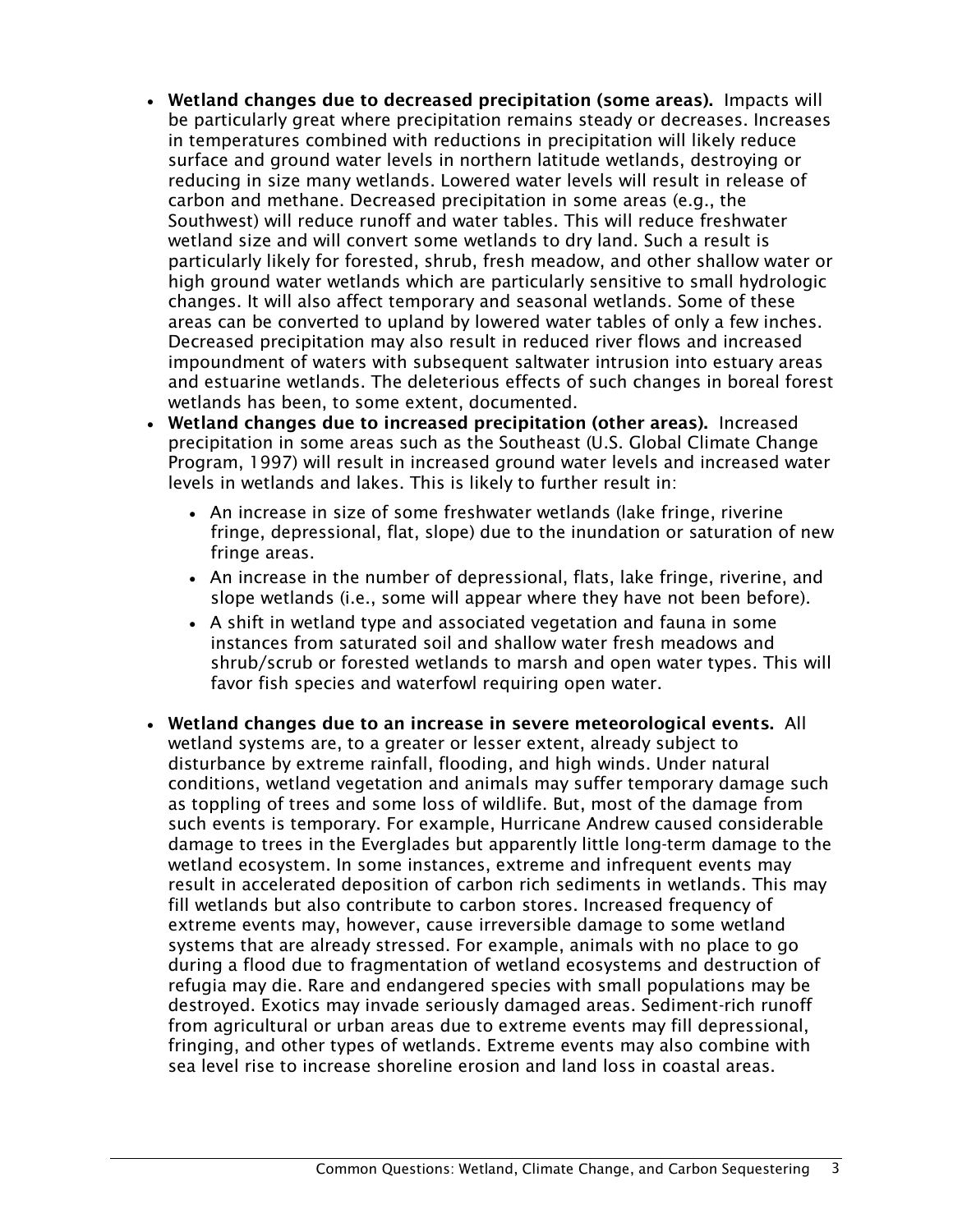- Wetland changes due to sea level rise. Projected sea level rises of .09 to .88 meters by 2100 combined with coastal subsidence in some areas will likely have severe impact on coastal and estuarine wetlands, particularly on the Atlantic and Gulf coasts. There will be wetland losses where there is insufficient plant growth and sediment deposition to equal sea level rise and coastal or estuarine wetlands cannot migrate inland. This is a particular problem for deltaic systems such as the Mississippi Delta where sediment-trapping reservoirs have been constructed along inflowing rivers and subsidence is occurring due to compaction of sediments, oil and gas removal, and isostatic adjustments. Loss of many of these wetlands can be expected with some return of the carbon contained in the peats and soils to the atmosphere. In other instances, the carbon will be redeposited in new marshes or transported to the open ocean.
	- Rapid, substantial changes in sea level pose significant threats to coastal and estuarine wetlands

where back-lying lands are developed and sediment regimes have been disturbed. Sea levels could rise .09 to .88 meters by year 2100. A one meter in sea level rise would inundate twenty thousand square kilometers (seven thousand square miles) of dry land in the United States—about the size of Massachusetts. Some research studies indicate that mangroves and marsh ecosystems can remain viable despite sea level rise due to accumulation of organic matter and sediments at the present 1-3mm rate of



*Increased CO<sub>2</sub> will increase biomass production*

sea level rise per year.<sup>[2](#page-5-0)</sup> However, accelerated future rates in sea level rise will likely result in a shift in species composition, decreased marsh productivity (plant biomasss), and marsh destruction. Coastal and estuarine wetlands will be submerged and destroyed where they are unable to either migrate inland or grow upward through deposition of organic matter and sediment.

• Not only coastal and estuarine wetlands but community composition and aerial extent of communities of submerged aquatic vegetation (e.g., sea grasses) may be affected by increased water depths, increased storm disturbances, reduce light penetration, and changing salinities.

<span id="page-5-0"></span>See [http://www.nrel.colostate.edu/brd\\_global\\_change/proj\\_50\\_sea\\_level.html;](http://www.nrel.colostate.edu/brd_global_change/proj_50_sea_level.html) [http://gsa.confex.com/gsa/2001SE/finalprogram/abstract\\_4621.htm](http://gsa.confex.com/gsa/2001SE/finalprogram/abstract_4621.htm)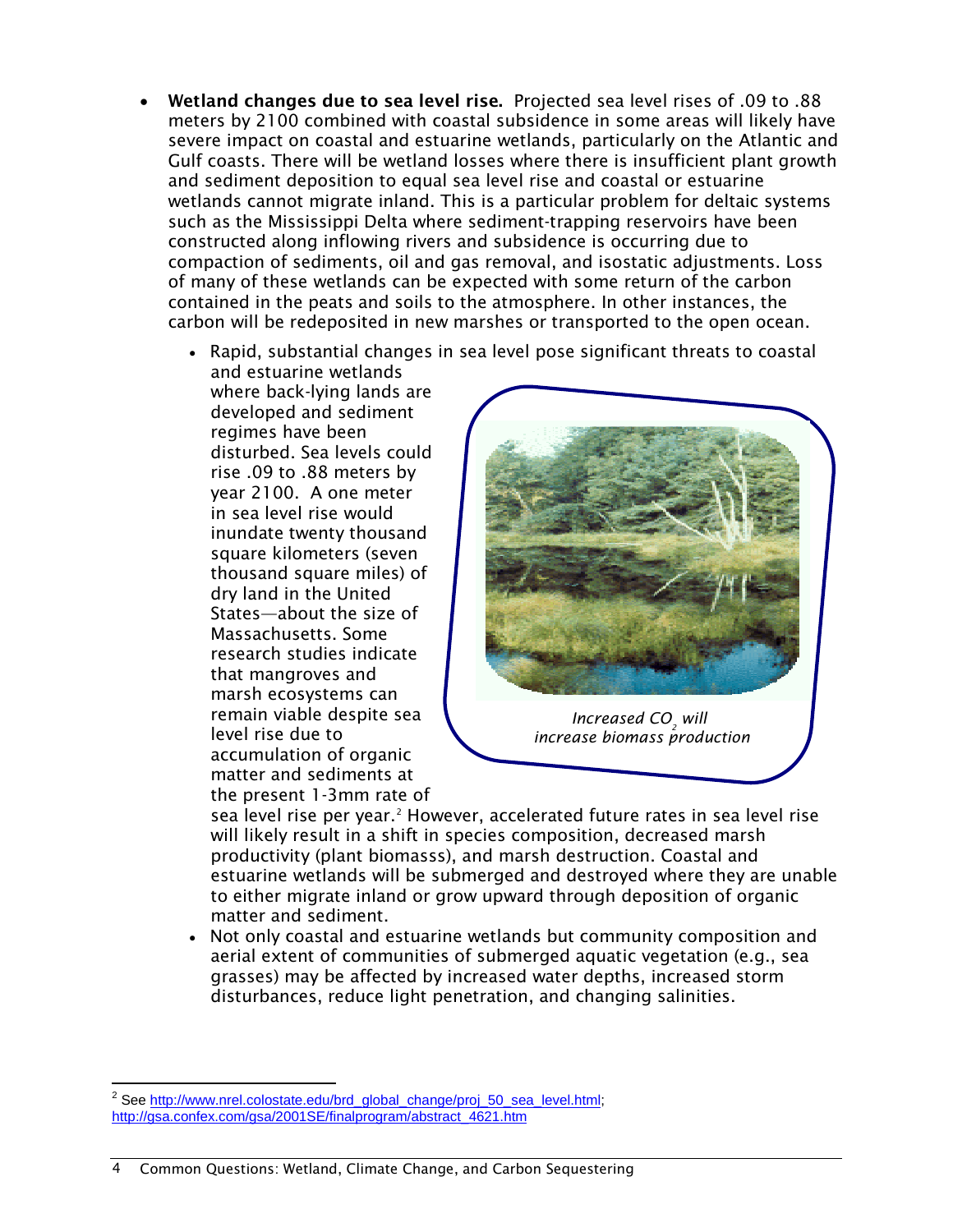- Wetland changes due to increased mean air, water, and soil temperatures. Projected temperature rise of 2-9 degrees F may significantly impact some wetland flora and fauna with northerly shifts in vegetation and animal species where adequate migration pathways and time for such migration. Other species (e.g., endangered plants and animals) may be destroyed or their numbers seriously reduced by rapid shifts in temperature and/or precipitation. Increased air, water and soil temperatures could have both direct and indirect impacts upon wetland plants (e.g., temperate forests) and animals (e.g., cold water fish).
	- Increase in mean annual temperatures and resulting increases in water temperatures may result in destruction of wetland rare and endangered plant and animal species with sensitivity to small temperature changes and no alternative, nearby habitat. This is particularly true for montane and alpine communities and species near the peaks of mountains and unable to move or disperse to higher elevations.
	- Temperature increases will cause northerly and upslope shifts in ranges for wetland trees (e.g., temperate forests) and other plant and animals with narrow water temperature tolerances (e.g., trout). Because of the sensitivity of many plants to temperature changes, the growth capabilities of specific plants may be moved 200 to 300 km north for each degree centigrade increase in temperature and about 60 to 90 miles for each degree Fahrenheit. The IPCC concluded more generally that the "composition and geographic distribution of many ecosystems…will shift as individual species respond to changes in climate, there will likely be reductions in biological diversity and in the goods and services that ecosystems provide." Under natural, unfragmented conditions, many species would migrate north or upslope on mountains with rising temperatures. But, this will be impossible or difficult where such migrations are hindered by dams, fills, or other impediments.



*Increased temperatures will increase evaporation, drying many wetlands*

- Temperature increases will likely result in the melting of permafrost, increased decomposition rates, and releasing carbon dioxide and changing methane and nitrous oxide emissions and creating open water wetlands or aquatic ecosystems.
- There will also be significant indirect effects of temperature, evaporation, and transpiration increases. These will likely result in less runoff (unless compensated by increased rainfall), less infiltration, and lowered ground water levels.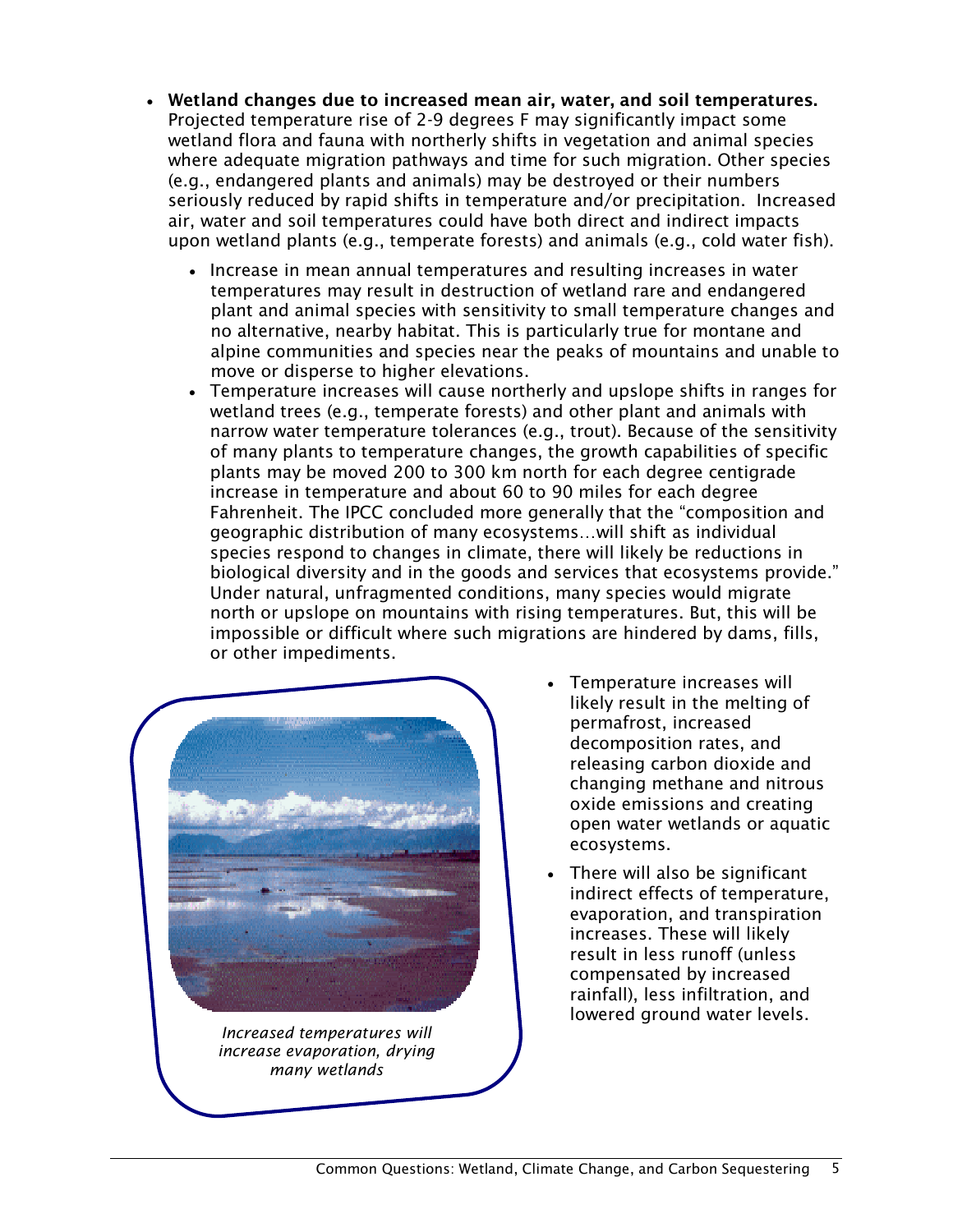## Why will impacts on wetlands often be more severe than impacts on upland systems?

A. Wetland ecosystems will be more severely impacted by climate change (in comparison to many terrestrial ecosystems) for three several reasons:

- Flora and fauna in wetlands are especially sensitive to small, permanent changes in water levels while similar small changes in water levels often have less impact upon rivers, streams, and lakes. For example, lowering long-term, mean water levels even a few inches in a wetland can make the difference between a forested, shrub, or "fresh meadow" or a wetland and dry ground. A similar drop in water levels will usually have more limited impact on lakes, rivers and other aquatic ecosystems.
- Wetlands have often been fragmented and cut off hydrologically and ecologically from other wetlands and aquatic ecosystems by dams, dikes, fills, roads, drainage, and other landscape level alterations. Due to this fragmentation, wetland plants and animals cannot naturally "migrate" to other locations over time in response to temperature and water level changes. Similarly, many coastal or estuarine wetlands will be unable to move inland in response to sea level rise, due to construction of dikes, levees, fills, or other development which fix the landward boundary.
- Many wetlands are already severely stressed due to hydrologic changes, water pollution, changes in sediment regimes, and other activities of mankind. These stresses have lowered biodiversity in wetlands. Reduced numbers of types of plants and animals makes the wetlands more vulnerable to small changes in temperature and water regimes.

Impacts will vary depending upon the types, magnitudes, and rate of changes in temperature, precipitation, hydroperiod, and other factors and the plant and animal species in a wetland. Each plant species (and there are more than 6,000 listed wetland

plants alone) may respond somewhat differently although certain general responses may be expected. For example, increased CO<sub>2</sub> may be expected to increase plant growth overall but this will not necessarily be true for all plant species and contexts with a broad range of limiting factors on growth such as nitrogen and suitable substrate. Similarly, a combination of increased temperature and constant or reduced precipitation will likely result in decreased runoff and lowered ground water levels, causing the drying of some wetlands and a decrease in size or change in wetland types for some others. But, this result is less likely for wetlands adjacent to large water bodies.



*Increased temperatures will melt permafrost*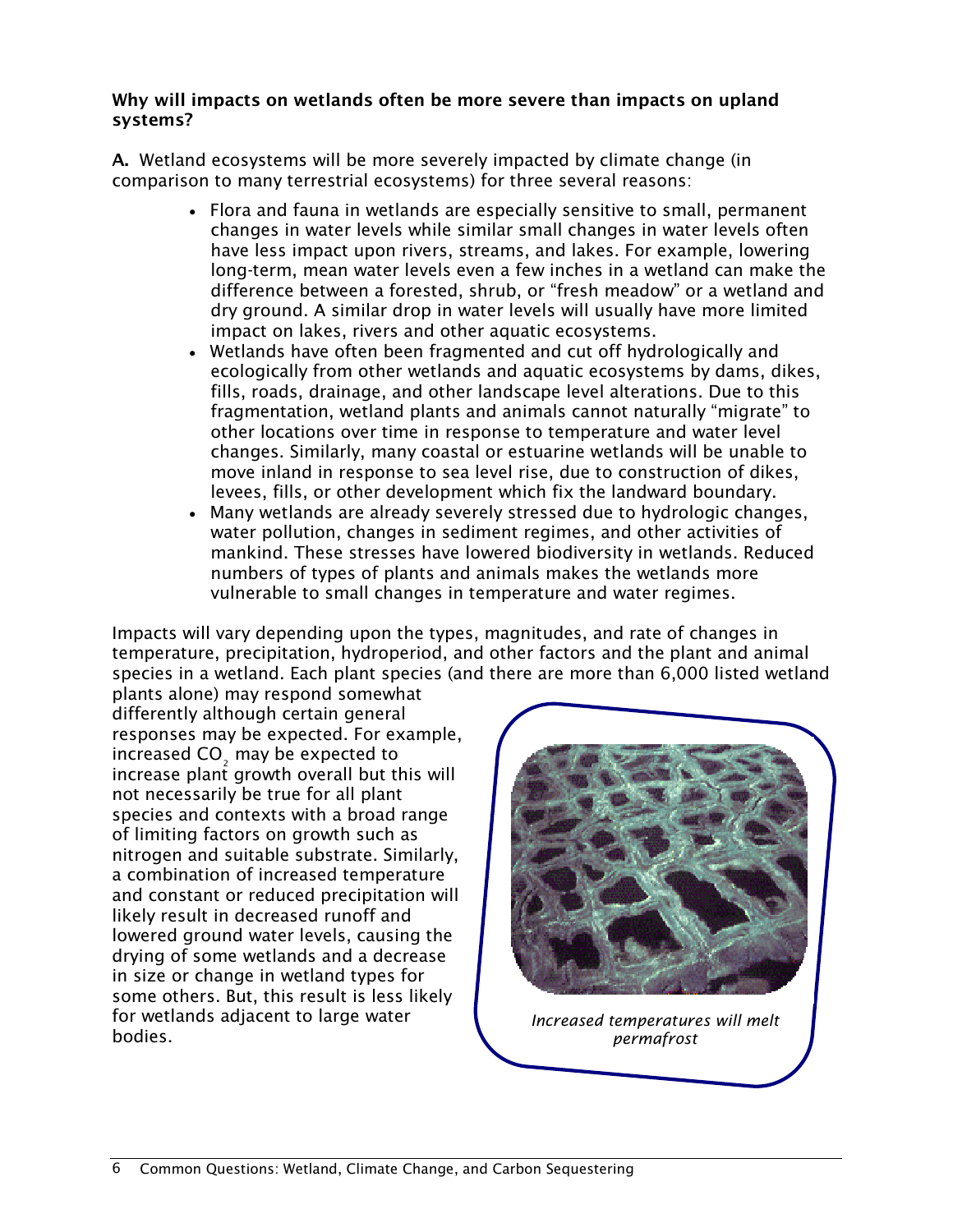## What types of wetlands will be most affected by climate change?

- A. Wetland types likely to be substantially impacted by climate change include:
	- Coastal and estuarine wetlands. As already discussed, coastal and estuarine wetlands may be destroyed if sea level rise exceeds the rate of deposition and inland migration is not possible. For example, a two-foot rise in the Everglades would move the land/sea boundary several kilometers inland. In salt marshes there will be a change in terms of species composition or vegetation types. Submerged aquatic vegetation, coastal marshes, mangroves, bald cypress swamps, coastal bottomland hardwood forests, and other wetland types may all be affected.
	- Tundra (permafrost) wetlands and other open tundra wetlands. Areas of permafrost wetland may be melted and converted to open water by temperature increases. Water levels in other open peatlands may fall due to rising temperatures. Carbon dioxide releases and possibly methane releases from methane hydrates may result. Open tundra may be invaded by boreal forests.
	- Wetland boreal forests. Climate change is likely to have significant impact upon boreal forests through the loss of southern boreal forests, invasion of northern tree lines into tundra areas, increased fire, and increased pest outbreaks. A combination of temperature increase and the lowering of ground water tables may expose peat and organic soils to oxidation. However, increases in carbon dioxide may also result in increased forest vegetation.
	- Alpine wetlands near the tops of mountains. Even small amounts of warming may destroy "relic" plant and animal species in alpine wetlands since there will be little opportunity to migrate to other locations.
	- Prairie potholes. Reductions in wetland size and the disappearance of some wetlands can be expected with substantial increases in temperatures and only modest increases in precipitation in the Prairie Pothole Region. Waterfowl production may be reduced by the reduced precipitation in the spring or fall and reduced water levels when migrations occur even if overall precipitation levels do not change.
	- Playas, vernal pools, other seasonal wetlands. Temporary, shallow wetlands will be particularly sensitive to increases in temperatures and increased evaporation and transpiration. They will also be sensitive to decreases or increases in precipitation.
	- Other depressional, slope, flats, river and lake fringe wetlands. Some drying, decrease in wetland size, and conversion to uplands can be expected for most freshwater wetlands where precipitation is decreased or remains steady while temperatures are substantially increased since these wetlands are very sensitive to small changes in ground water levels. However, there may be exceptions such as the Great Lakes where lowering of water levels may expose wide flats or benches which will be colonized by wetland vegetation.

On the other hand, some riverine, lake fringe, and other wetlands in regions of the nation with increased rainfall such as the Southeast will increase in size and vegetation density may increase in wetlands overall due to rising CO<sub>2</sub> levels. Increased size of coastal wetlands is unlikely where shorelines have been "hardened" by bulkheads or other structures.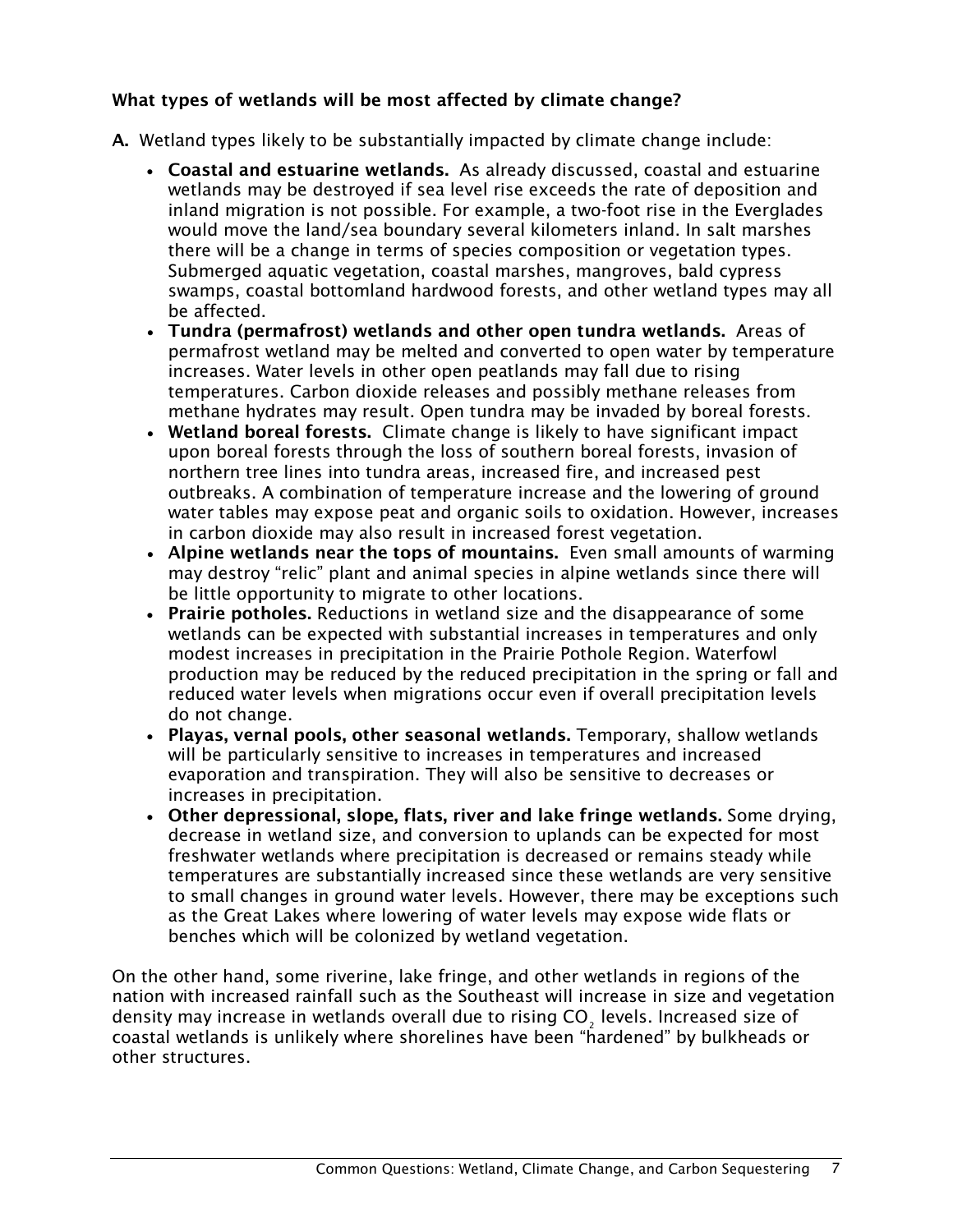## What wetland functions will likely be most affected by climate change?

A. The impact of climate change on the services and goods wetlands provide for society will vary by type of wetland and by function/value.

- Fisheries production. With rising water temperatures in lakes, streams and wetlands, reduction in the numbers of cold water fish (e.g., trout) and increase in warm water fish such as bass may be expected. With rapid sea level rise and destruction of salt marshes which cannot migrate inland, reduced yields of ocean and estuarine fish species which depend upon coastal and estuarine wetlands for rearing or food chain support may also be expected.
- Shellfish production. A reduction in the size of coastal and estuarine wetlands and adjacent "flats" and increases in water depths will reduce shellfish production.
- Waterfowl production. Increased temperatures with only slightly increased precipitation in the prairie pothole region will convert some wetlands to dry land, reduce others in size, and shift marshes with standing water to saturated soil wetland types (e.g., shrub or forested wetlands). Changed water regimes during the spring and fall may adversely affect waterfowl even if precipitation remains constant.
- Habitat for rare and endangered species. The role of wetlands throughout the Nation as habitat for rare and endangered species may be compromised wherever species are dependent upon specific hydrologic and temperature conditions and flora and fauna cannot migrate to new locations. This is particularly true for systems that are already stressed by water pollution and human-induced alterations and are highly fragmented. Species extinctions and biodiversity loss are probable; species range and ecosystem structure will also change. Further damage due to invasions by exotic species with northward extension of ranges is also likely.



*Sea level rise will destroy many wetlands like these on Cape Cod*

• Food chain support. Destruction of coastal and estuarine wetlands by rapid sea level rise would result in loss of detritus and other food chain support for estuarine and coastal fish, shellfish, and other fauna. Similarly, destruction or reduction in the size of slope, depressional, flats, and some river and lake fringe wetlands due to a combination of increased temperatures and/or reduced precipitation would reduce food chain support for not only wetland species but for river, lake, and upland birds and animals which depend upon wetlands as a source of food. On the other hand, some increase in food chain support might be expected in some situations due to increased primary productivity resulting from increases in CO<sub>2</sub> (assuming that there are not other limiting factors).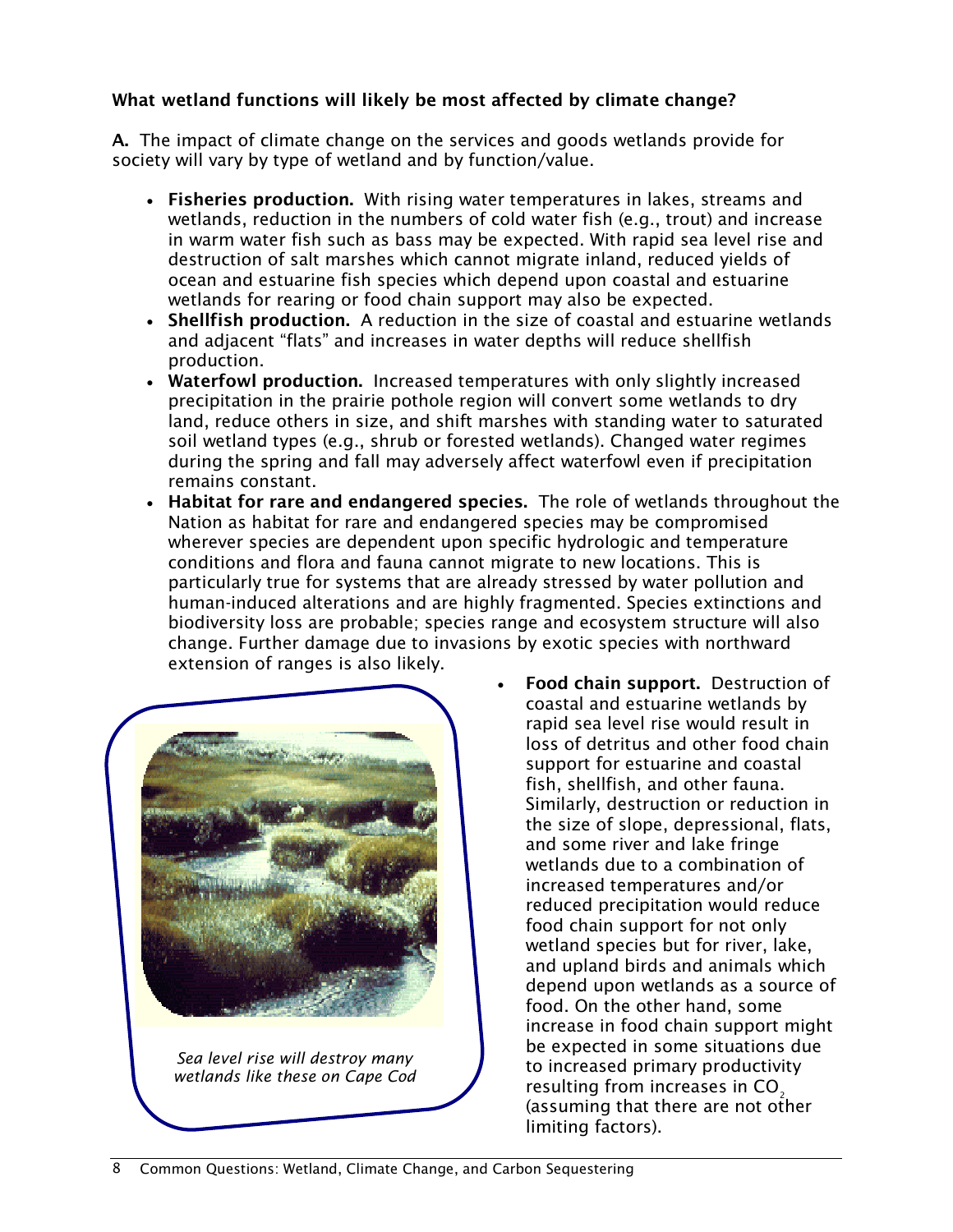- Water quality buffering and pollution control. Destruction of coastal and estuarine wetlands due to sea level rise would result in loss of their water quality pollution control functions. Similar losses would occur where depressional, slope, flats, and river and lake fringe wetlands are diminished in size or destroyed by lowered ground or surface water elevations due to reduced precipitation and/or increased temperatures. On the other hand, some increase in water quality buffering could occur for freshwater wetlands due to CO<sub>2</sub> induced increases in the density and amounts of vegetation (assuming adequate water levels to maintain wetlands and lack of other limiting factors). Some wetlands would increase in size and numbers in areas of increased rainfall.
- Wave attenuation and erosion control. The destruction of coastal and estuarine wetlands by sea level rise would expose back-lying lands to added force from hurricanes and winter storm winds and waves. However, the increased density of wetland trees and other vegetation due to increased  $CO<sub>2</sub>$ might also enhance the wave attenuation and erosion control functions of surviving estuarine, coastal, and freshwater wetlands.
- Production of forestry products and natural crops. Increased CO<sub>2</sub> will result in increased growth of trees and other natural wetland crops such as wild rice, and cranberries if such increases are not "limited" by phosphorus, nitrogen, or other limiting factors. Nevertheless, there could also be loss of coastal, estuarine, and freshwater wetlands and the forestry products they produce by sea level rise, increased severe meteorological events, and decreased precipitation in some instances. For example, bottomland hardwoods are particularly susceptible to hurricanes.
- Carbon storage and sequestering. Increased CO<sub>2</sub> could result in increased plant growth in wetlands and the potential for increased carbon sequestration where there are not other limiting factors. But, the carbon storage and sequestering role of tundra wetlands could also be reduced by the melting of permafrost, drainage (in some instances) and the subsequent release of carbon dioxide and other atmospheric gases. Carbon storage and sequestering by northern, nonpermafrost peatlands would also likely be reduced by a combination of increased temperatures and reduced ground and surface water levels, causing oxidation of the peat.
- Flood conveyance and flood storage. The flood conveyance and flood storage roles of wetlands for major (infrequent) flood events would probably not be substantially affected by climate change since these roles depend more upon wetland configuration and size than biotic factors. However, increased vegetation growth due to increases in CO<sub>2</sub> might reduce flood conveyance capacity for riverine wetlands by increasing the "roughness" of wetland-dominated floodplains. Sediment loadings due to increased severe meteorological events could also fill depressional, riverine and other wetland types with resulting reduction in flood conveyance and flood storage capability.



*Alpine wetlands will be particularly affected by global warming*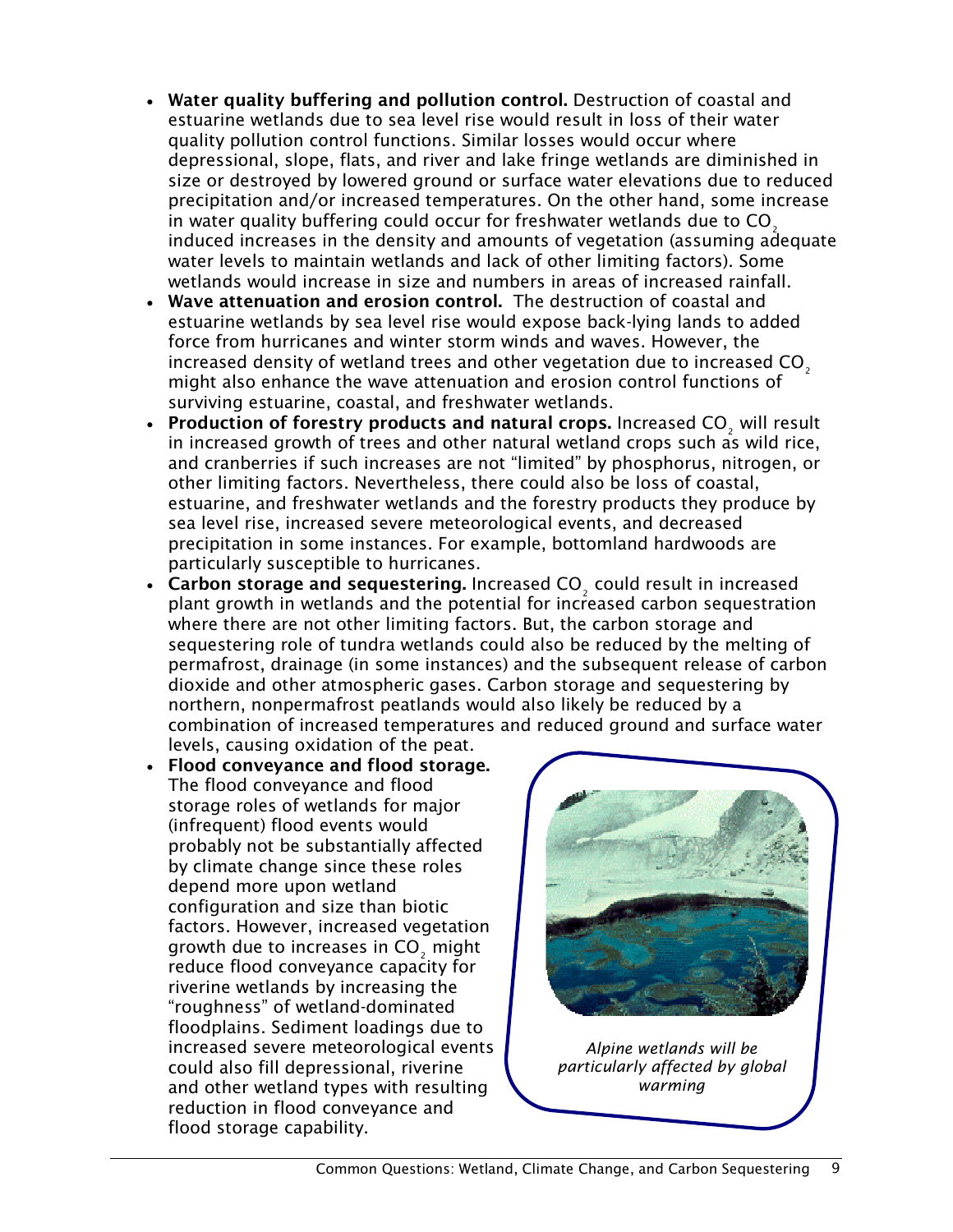## Could land and water management practices be adopted to reduce the impacts of climate change on wetlands?

A. Yes and no. There is no practical option to protect the very large numbers of wetlands as a whole in the U.S. (e.g., over 25 million Prairie Pothole wetlands alone) from increased temperatures, decreased precipitation, or rising sea levels short of controlling climate change through limits on emissions of carbon dioxide and other greenhouse gases.



*There will be no way to protect millions of Prairie Potholes*

However, the federal government, states, local governments, and the private sector (e.g. duck clubs, The Nature Conservancy) could selectively apply management measures (Payne, 1992) to specific wetlands on a wetland-by-wetland basis to increase the resiliency of wetland systems or to reduce or partially compensate for impacts.

General strategies for reducing the impacts of climate change and achieving other objectives including protection of carbon stores include:

- Better control the draining of wetlands. With an existing, limited number of wetlands remaining to provide services and goods to society (flood conveyance, flood storage, pollution control, fish production, etc.) estimated to be less than 50% of former acreage and the prospect of more diminished numbers and sizes of wetlands from a broad range of causes, it makes good sense to better protect existing wetlands from drainage or filling or drainage through regulations, plans, acquisition, and other techniques. This is true even if significant climate changes do not occur. With the possibility of climate change, it would be particularly important to protect types of wetlands (e.g. coastal, estuarine) which provide essential services (e.g., food chain support, fisheries, shellfish) and which could be further reduced in size or number or otherwise adversely affected by climate change.
- Prevent additional stresses. It would, for the same reasons, make good sense to better control air and water pollution, vegetation removal, and invasion of exotics, grazing by live stock and other stresses upon existing wetlands. Stresses reduce existing wetland functions and the numbers and types of wetland plant and animal species. With reduced biodiversity and resiliency, wetlands are also more susceptible to climate change.
- Prevent fragmentation. Efforts to prevent fragmentation of wetlands and related floodplain, riparian, and aquatic ecosystems by dams, dikes, levees, fills, and upland activities are needed to protect existing wetland functions and values such as flood conveyance, fisheries, and water quality protection. Prevention of fragmentation becomes even more important to permit the migration of flora and fauna in response to climate change induced temperature changes and to permit animals to find refuge during floods. On the other hand, fragmentation may also reduce (in some instances) invasion by exotic species.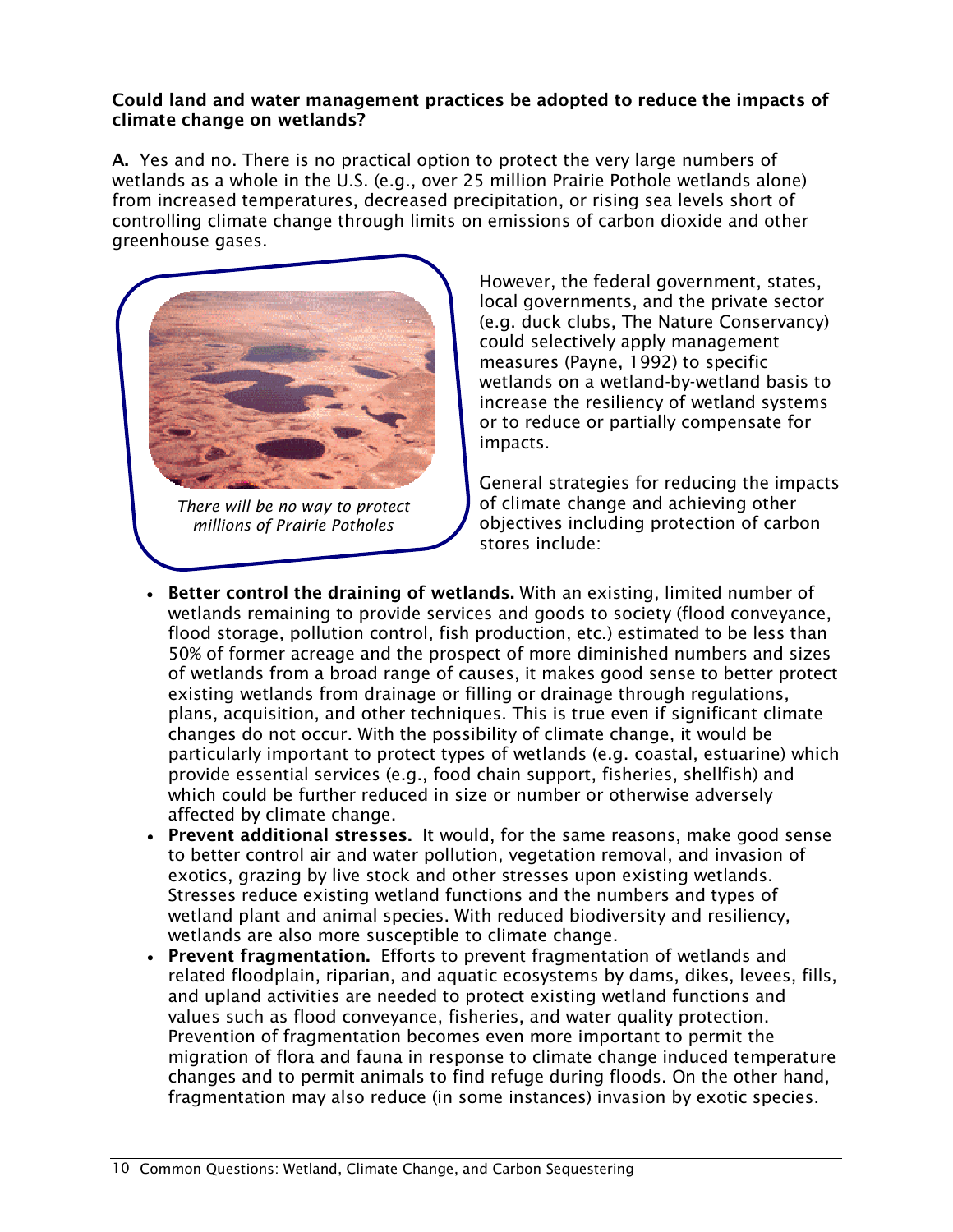- Create upland setbacks and buffers. Efforts to create wetland, floodplain, and riparian buffers can help protect existing tidal and freshwater wetlands by reducing pollution and sediment loading upon wetlands, providing food chain support, and providing habitat for species such as song birds, deer, and amphibians, that use wetlands only a portion of the time. Upland buffers will be even more important for coastal and estuarine wetlands if sea levels rise due to climate change because such buffers would provide room for wetlands to "migrate". Upland buffers would similarly give freshwater wetlands in the Southeast and other areas subject to increased rainfall room to increase in size.
- Control exotics. Efforts to control exotic species in wetlands can protect wetland functions such as providing fish or waterfowl habitat under existing conditions. Control will be even more important with climate change and the northward migration of certain exotics. However, measures to control exotics (e.g., isolation of wetlands from other water bodies) may also reduce the migration of desirable species.
- Protect low flows and residual water. Efforts by fish and wildlife agencies and environmental organizations to protect the low flows of rivers and other water bodies during hot summer months or droughts through "appropriation" of low flow water rights, adoption of regulations or other techniques can serve a broad range of goals under existing conditions. Protection of low flows and other residual water is needed to maintain oxygen levels and to protect fish, amphibians, and other aquatic organisms. Such efforts will be even more important for areas with increased temperatures and decreased precipitation caused by climate change.
- Control extraction of peat. Control of extraction of peat can help protect habitat and other wetland functions as well as protect carbon stores. Twentythree states produced about 900,000 tons of peat worth about \$20 million in 1988. Florida and Michigan were the major producers of peat. Most of this peat was for soil conditioning and potting soil.
- Restore and create wetlands. Wetland restoration and creation can, under existing conditions, help compensate for existing loss of wetland functions (flood storage, flood conveyance, water quality buffering) (Kusler, 1990; Kentula, 1992). Such efforts may also be able to reduce the impacts of climate change. This is particularly true if restoration or creation includes design features that allow for adaptive management. For example, inclusion of water control structures in the design of restoration and creation projects allows water level manipulation in the event of summer temperature increases or reduced precipitation.
- Conduct stocking and captive breeding. Stocking of wetlands and related water bodies with fish can help replenish stocks depleted by stresses under existing conditions such as water pollution, invasion of exotic predators (e.g., lamprey), or over harvesting. Captive breeding programs for other wildlife species can also supplement natural stocks and prevent extinctions. For example, the International Crane Foundation maintains an active captivebreeding program for rare cranes in Baraboo, Wisconsin. In the event of climate change, broader stocking and captive breeding programs may also be used to bolster depleted populations or to move species to northward wetlands and water bodies as water temperatures and vegetation change.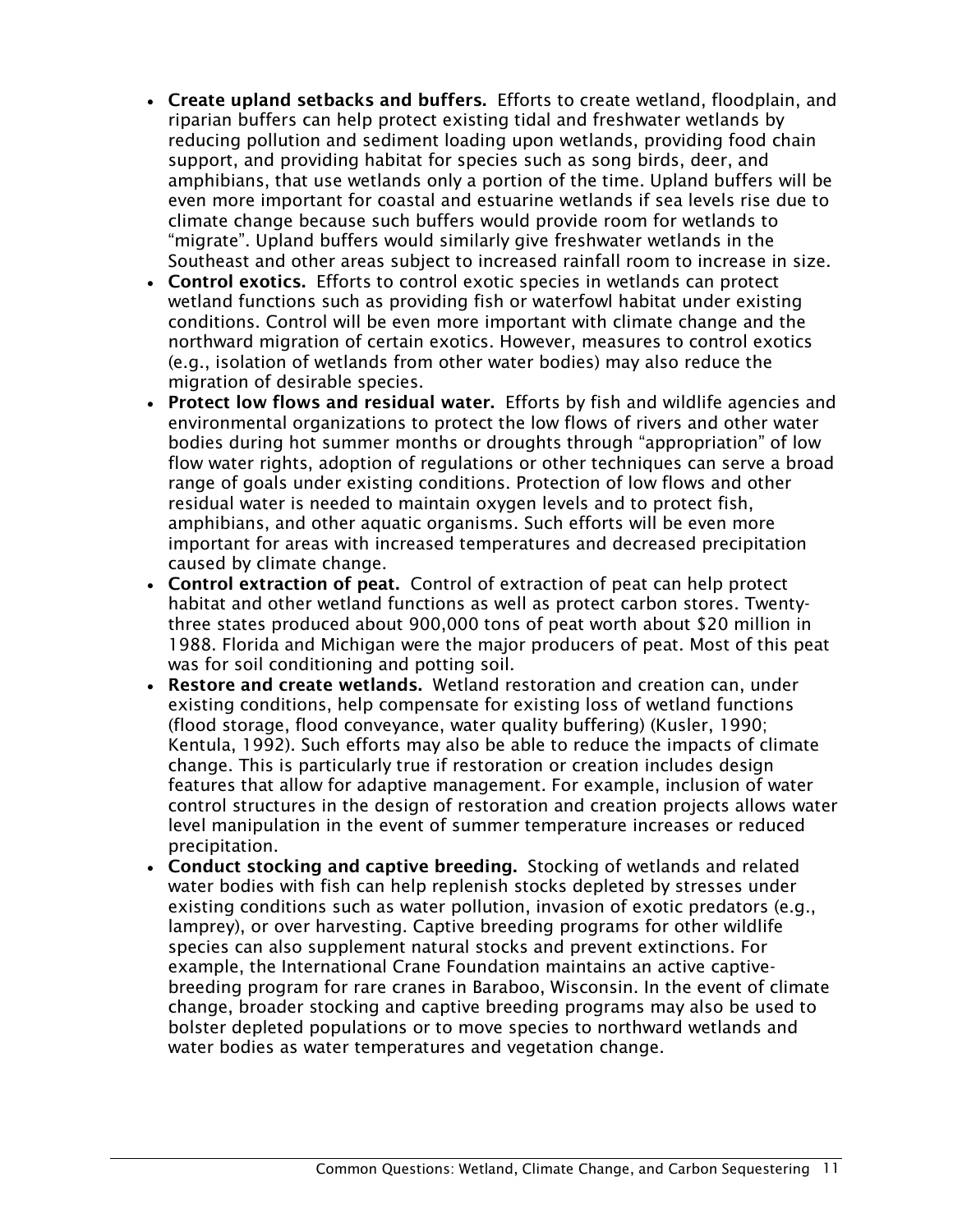• Conduct regional inventories and prepare management plans for wetlands at greatest risk from climate change. Regional inventories of wetlands at risk could help regulatory, acquisition, and other management efforts. Such inventories could be part of broader state and local wetland conservation planning efforts or local wetlands and watershed management efforts. Such inventories could include designation of protection, acquisition, and restoration priorities based upon anticipated climate changes. For example, a plan might recommend acquisition of deeper, open water wetlands in a prairie pothole area where significant increases in temperature and decreases in precipitation are expected. Deeper water areas would convert to marshes under such conditions, partially offsetting the loss of shallow marshes needed for waterfowl feeding and nesting.

These strategies could be combined regionally and for individual wetlands. Many but not all of these would be "no risk" or "low risk" options and justified under existing conditions as well.

## Do wetlands contain large stores of carbon?

A. Yes. There is a significant amount of carbon stored in wetland soils, peats, litter, and vegetation in the U.S. and globally (estimated 500-700 GT globally). Globally, the amount stored in wetlands may approach the total amount of atmospheric carbon (estimated at 753 GT).

However, total carbon stored in wetlands in the U.S. is uncertain because no comprehensive inventory of wetland soil carbon has been done in the U.S. and most quantitative measurements of soil and peat carbon and carbon and methane fluxes to

date has focused on boreal peatlands and rice paddies in other countries. Most measurements have been in the upper meter of soil or peat and few studies have considered the full depth of wetland organic soils. Peatlands are found in some areas of the U.S. (Minnesota, Alaska). There is a relatively small acreage of rice paddies. But most U.S. wetlands are of other types--slope wetlands, depressional wetlands, coastal and estuarine salt marshes, lake fringe wetlands, and riverine wetlands. Particularly large amounts of carbon may be broadly dispersed in the thick sediments of deltaic and riverine wetlands.



*Floodplain alluvium may contain large amounts of carbon*

## Do wetlands store carbon from sources throughout watersheds?

A. In some instances, yes.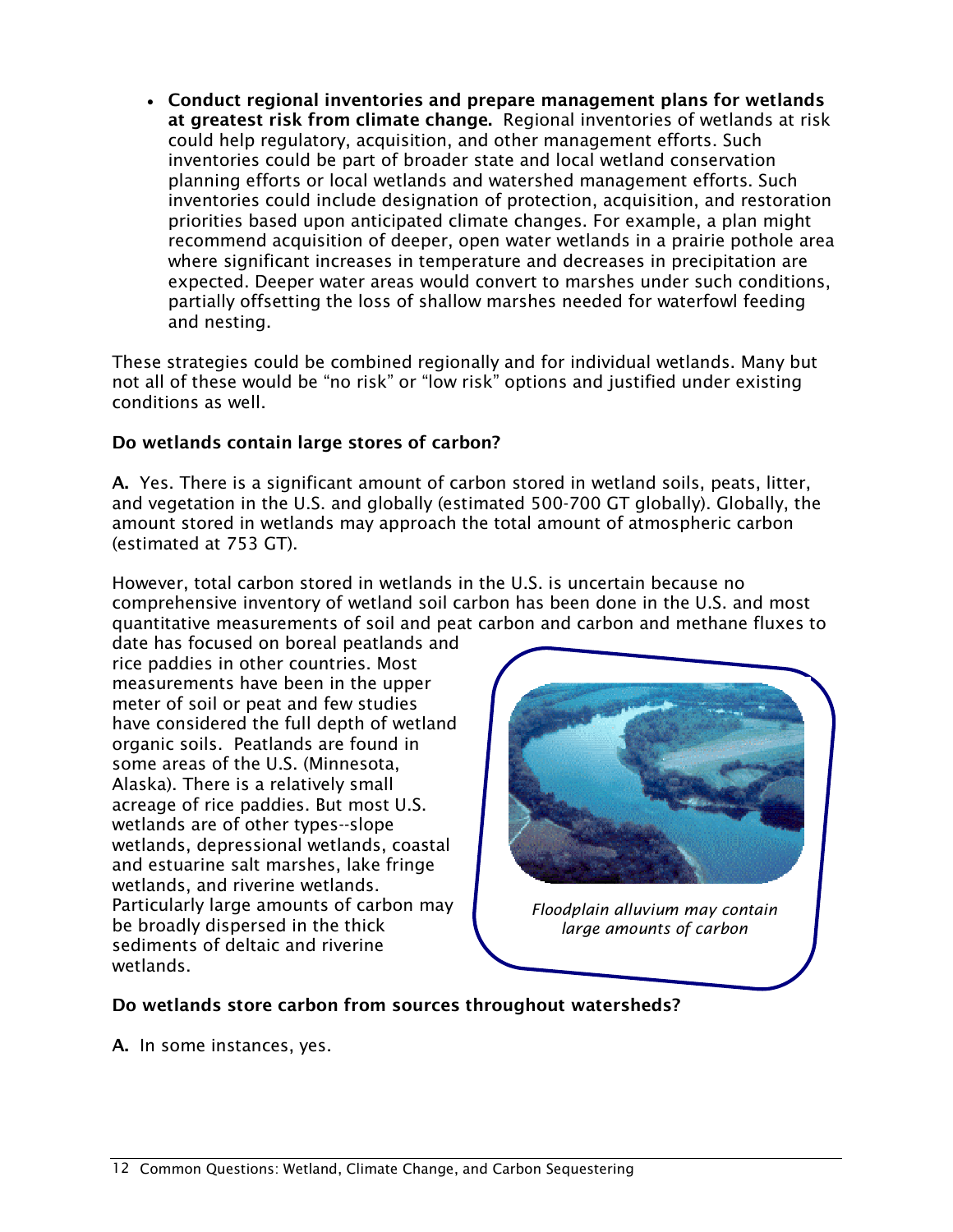Wetlands may also be more important than formerly believed as sinks of carbon produced from upland agriculture, forestry, and other land uses and not simply carbon fixed by photosynthesis within wetlands. Carbon from watershed sources in the form of soil organic carbon, leaves, tree trunks (major floods), and other materials is washed into low lying wetland areas throughout the landscape and deposited at the toes of slopes of hills and mountains (slope wetlands), in depressions in agricultural landscapes (depressional wetlands like the Prairie Potholes), in lake fringe wetlands along the Great Lakes and tens of thousands of smaller lakes, in riverine and floodplain wetlands along major rivers like the Mississippi, and in coastal and estuarine wetlands like the Mississippi Delta where total sedimentary deposition has been enormous (tens of thousands of feet). Some, but not all of the carbon deposited in these wetlands is recycled to the atmosphere by aerobic and anaerobic decomposition. But even this decomposition takes considerable time and a portion may be stored for hundreds, thousands of years, or longer. By acting as sinks and storing carbon produced throughout wetland drainage areas, wetlands may magnify the importance of carbon sequestering by upland agriculture and forestry activities. Loss of carbon from upland agricultural and forestry sites through erosion and surface water transport to wetlands does not necessarily mean loss to the atmosphere.



## What types of wetlands contain the most significant carbon stores?

A. Peatlands contain the most carbon. However, coastal wetlands, prairie potholes, river and lake fringing wetlands and other wetland types may also contain significant amounts of carbon.

#### Do wetlands continue to sequester carbon?

A. Yes. Peatlands in the Northern U.S. (Minnesota, Maine) and Alaska continue to sequester small quantities of carbon. Other types of wetlands may also sequester modest amounts of carbon as a result of plant growth within the wetlands and by acting as sinks for carbon and sediment generated throughout the landscape as discussed above.

## Will climate change release some of the carbon stored in wetlands?

A. Yes. The release of this carbon may exceed sequestering if temperatures rise due to climate change. This is particularly true if water levels fall. Even more of the carbon stored in wetlands in the U.S. and globally will be released if wetlands continue to be drained. Upon drainage bacteria which live in aerated conditions will oxidize much of the carbon and return it to the atmosphere. Serious subsidence may then occur in some areas (e.g., the Sacramento Delta, the Everglades). Release and sequestration will depend upon atmospheric carbon dioxide levels, temperature, water levels, fires, tree harvesting, and land management practices. Fires may accelerate this release.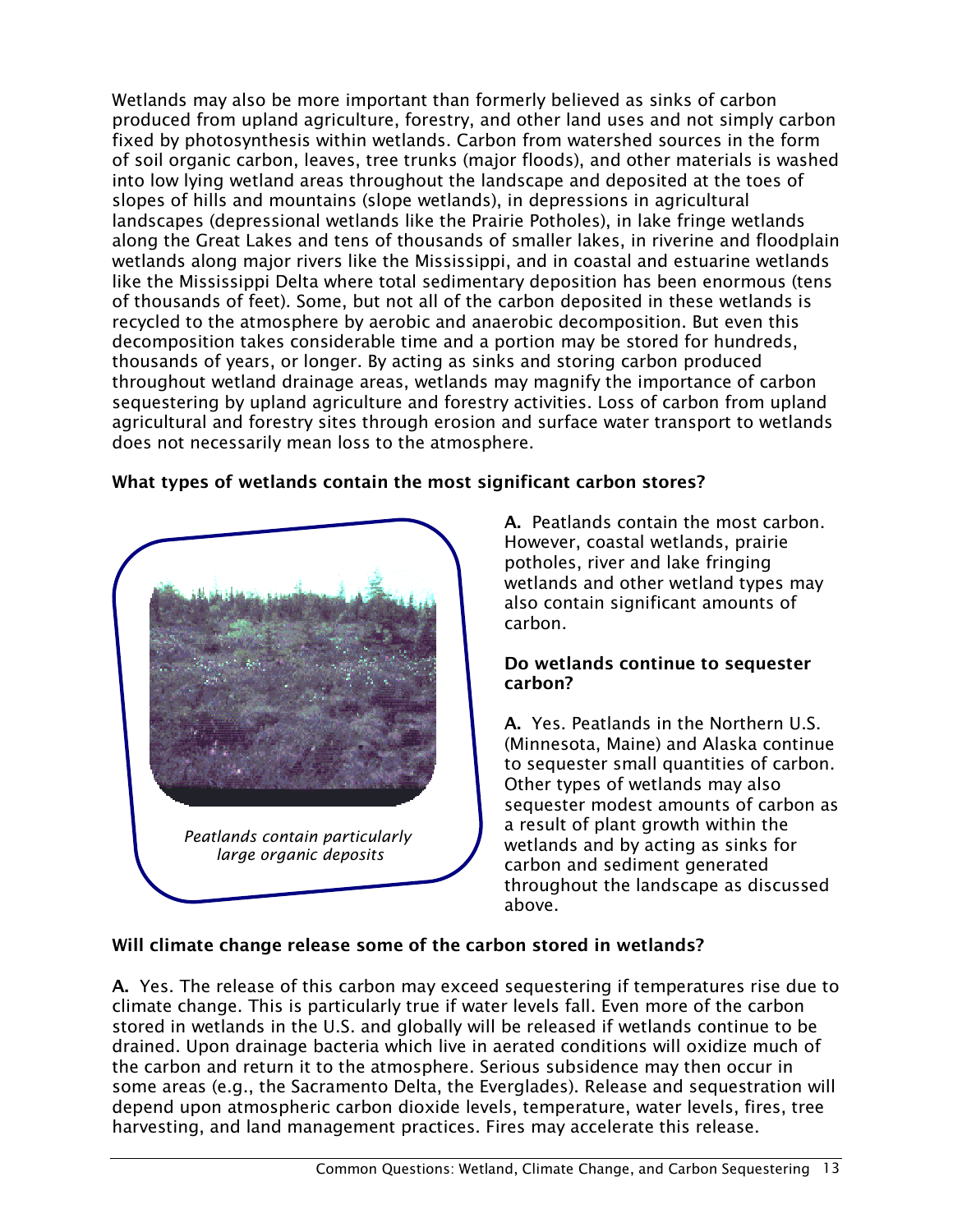## Will climate change affect the carbon sequestering capabilities of wetlands?

A. Yes, but it is unclear just how. Increased CO<sub>2</sub> and increased temperatures may increase photosynthesis and sequestering in some circumstances. However, increased temperatures will also increase decomposition and evapotranspiration leading to lowered water levels in some instances. Lowered water levels will lead to increased oxidation and return of carbon to the atmosphere.

## Can wetland management practices help protect carbon stores?

A. Yes. A variety of practices can help protect existing carbon stores and the ability of wetlands to sequester carbon. Examples include:

- Control drainage and other land and water management practices which lead to dewatering of wetlands and oxidation.
- Control fires including deep burns.
- Allow natural revegetation to occur.
- Control peat harvesting and other removal of carbon from wetlands.



*Increased temperatures and decreased precipitation will result in more fires and release of carbon*

## Do wetlands produce significant quantities of methane?

A. Yes. Total emissions from wetlands have been estimated to be in the 15-22% range of total global methane emissions. Most of these emissions are at lower latitudes rather than in the U.S., for example the Amazon floodplain. Because methane is a very active greenhouse gas, the climate change forcing function of methane from some types of wetlands may exceed the function of carbon sequestering, particularly on short term basis. However, methane emission rates have been measured primarily for peatlands and rice paddies. Methane emissions are lower for coastal and estuarine wetlands, pocasins, playas, and some other wetland types. And, methane breaks down rather quickly in the atmosphere (10-17 years) while carbon storage in wetlands may take place for very long periods. In the long term (500-1000) years methane has a decreasing affects.

## Will climate change affect methane production?

A. Yes. Methane production depends upon water levels, temperature, and water chemistry. Increased temperatures and precipitation at some latitudes will increase methane production.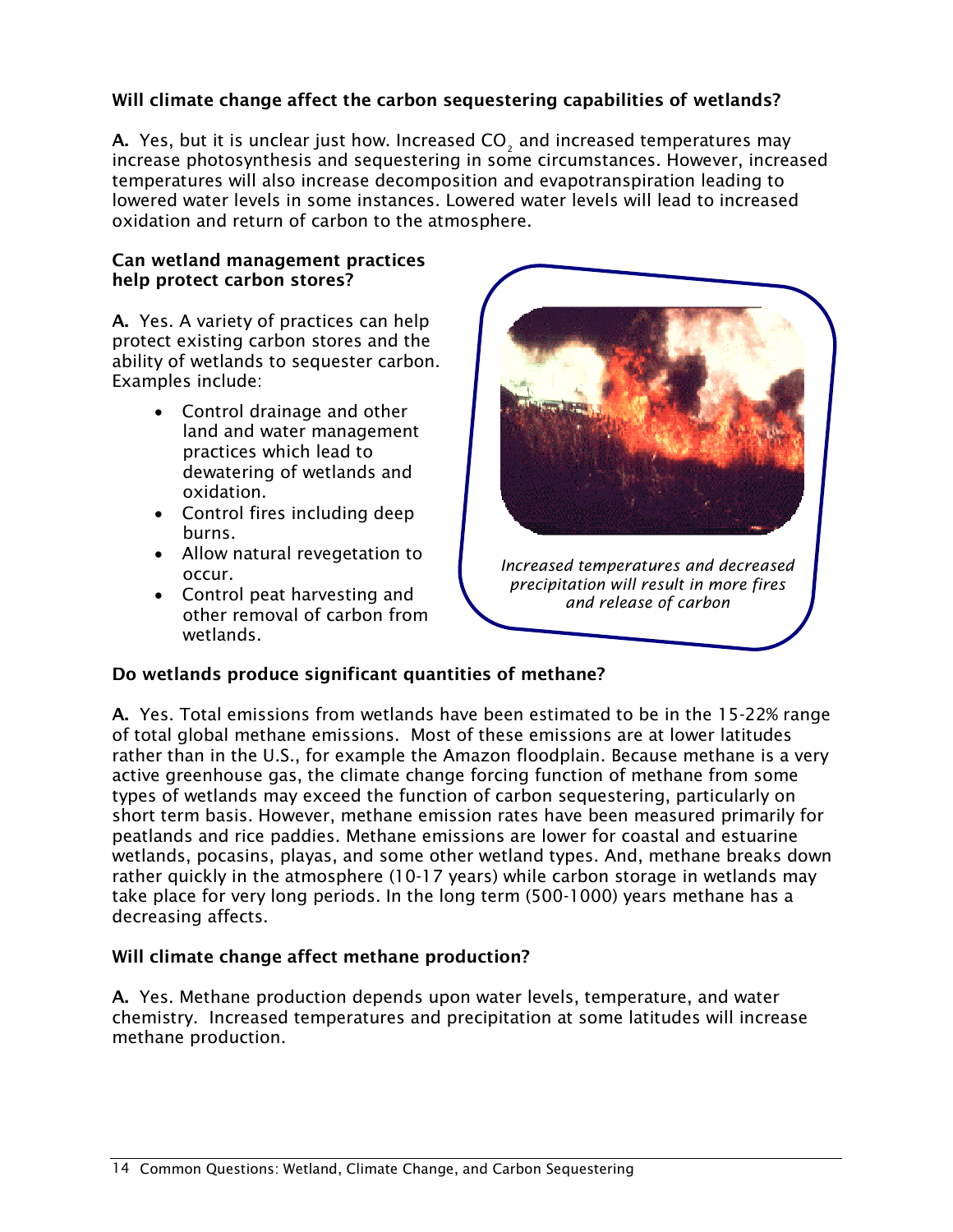## Could wetland creation, restoration, or enhancement be used to increase carbon sequestering and reduce methane emissions?

A. Yes. In some instances. For example, water control structures could be used to increase the duration of saturation. However, in many other instances carbon storage will be a "value added" reason to protect and restore along with protection or restoration of plant and animal species, pollution control, flood storage, etc. However, creation, restoration, and enhancement may also result in increased methane production (depending upon the design and management.

## Is there sufficient scientific basis now to change wetland management practices to protect wetlands from climate change and protect carbon stores?

A. Arguably, yes. This is particularly true where changes may be undertaken at modest



cost and serve multiple additional objectives. For example, better controlling wetland drainage will not only improve the resilience of these wetlands to climate change but protect carbon stores, biodiversity, food chain support, flood storage and conveyance, and a host of other functions/values. Providing buffers to allow migration of estuarine wetlands will serve multiple objectives in addition to reducing the impacts of climate change including protection of wave retardation and erosion control, protection of estuaries from pollution, and protection of fish and shellfish spawning areas.

## SUGGESTED READINGS

(The following references provide the basis for this paper. Some but not all have been cited in the paper. However, we have included others which we found useful as well.)

- Adams, J. 2000. Estimates of Total Carbon Storage in Various Important Reservoirs. Global Carbon Reservoir Data. Environmental Sciences Division, Oak Ridge National Laboratory, Oak Ridge, TN. [http://www.esd.ornl.gov/projects/qen/carbon2.html.](http://www.esd.ornl.gov/projects/qen/carbon2.html)
- Adams, J. 2000. An Inventory of Data, for Reconstructing 'Natural Steady State' Carbon Storage in Terrestrial Ecosystems. Quaternary Carbon Storage in Global Ecosystems. Environmental Sciences Division, Oak Ridge National Laboratory, Oak Ridge, TN: [http://www.esd.ornl.gov/projects/qen/carbon1.htm.](http://www.esd.ornl.gov/projects/qen/carbon1.htm)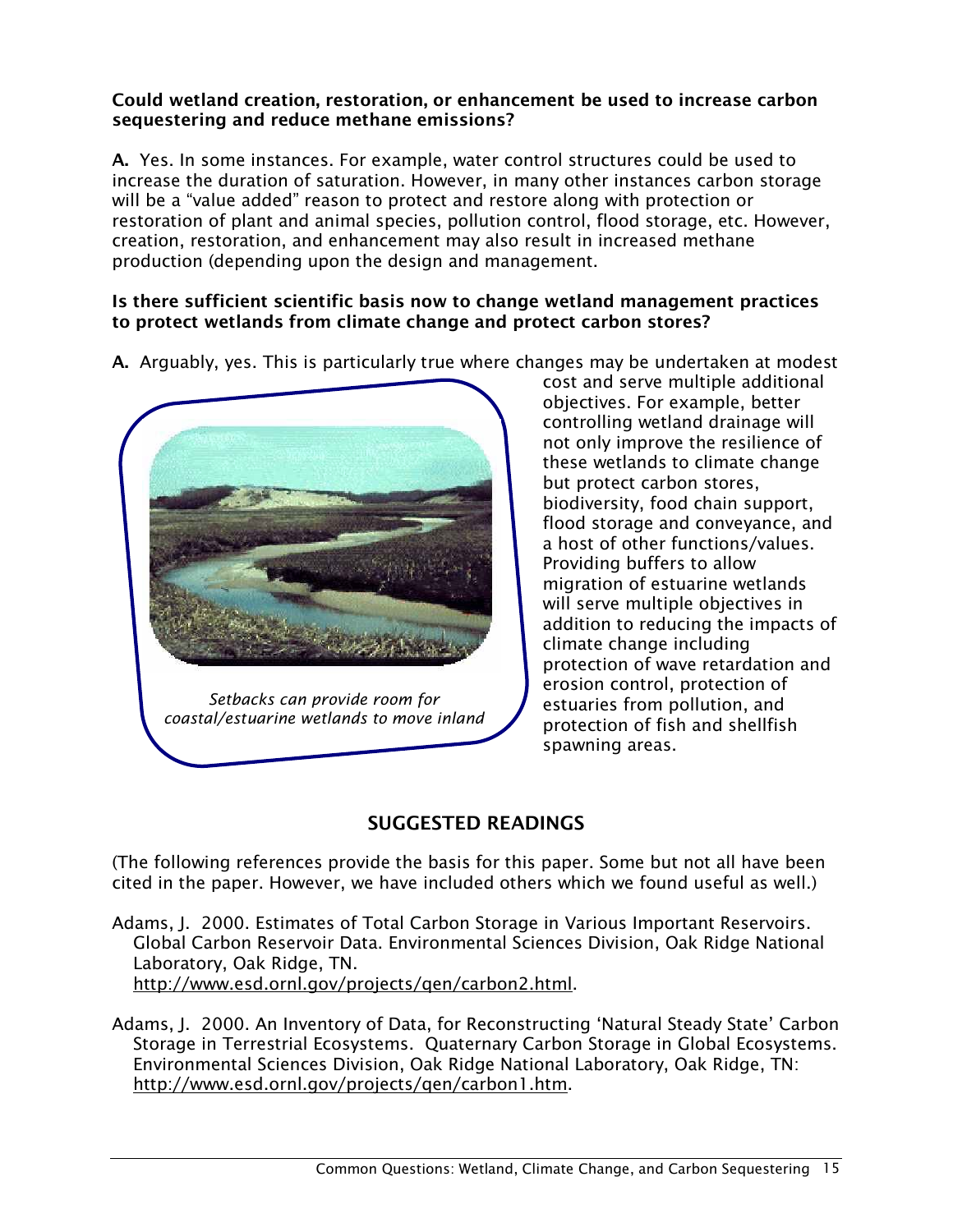- Bartlett, K.B. and Harris, R.C. 1993. Review and Assessment of Methane Emissions from Wetlands. *Chemosphere,* 26: 261 - 320.
- Birdsey, R. (Program Manager). 1992 Carbon Storage and Accumulation in United States Forest Ecosystems. United States Department of Agriculture Forest Service. General Technical Report WO-59 August 1992
- Boesch, D. F., J, C. Field, and D. Scavia (eds). 2000. The Potential Consequences of Climate Variability and Change. U.S. Global Change Research Program. NOAA Coastal Ocean Program Decision Analysis Series No. 21, Silver Spring, MD.
- Boesch, D.F., M.N. Josselyn, A.J. Mehta, et al. 1994. Scientific Assessment of Coastal Wetland Loss, Restoration, and Management in Louisiana. *Journal of Coastal Research*, Special Issue No. 20
- Bridgham, S.D. and C.J. Richardson. 1992. "Mechanisms Controlling Soil Respiration (CO2) and (CH4) in Southern Peatlands." *Soil Biology and Biochemistry*. 24:1089- 1099. See also [http://env.duke.edu/wetland/bridgham.](http://env.duke.edu/wetland/bridgham)
- Brown, P. 1998. Climate, Biodiversity, and Forests: Issues and Opportunities Emerging from the Kyoto Protocol. World Resources Institute and IUCN-The World Conservation Union.
- Brown, A. 1998 "Gas Production From an Ombrothrophic Bog—Effect of Climate Change on Microbial Ecology", *Climate Change* 40: 277-284
- Burekett, V. and J. Kusler. 2000. "Climate Change: Potential Impacts and Interactions in Wetlands of the United States." *Journal of the American Water Resources Association.* Vol. 36, No. 2: 313-320.
- Callender, E. and R.A. Smith. "Deposition of Organic Carbon in Upper Mississippi River Reservoirs," Transport of Carbon and Nutrients in Lakes and Estuaries, Part 6, SCOPE/UNEP Sonderband, Hamburg, Apr. 1993.
- CAR. 2002. (U.S. Climate Change Action Report), U.S. Department of State
- CCIUS. 2000. (Climate Change Impacts on the United States) National Assessment Synthesis Team, U.S. Global Change Research Program)
- Cao, M., K. Gregson and S. Marshall. 1998. "Global Methane Emission from Wetlands and its Sensitivity to Climate Change". *Atmospheric Environment* 32(19), 3293-3299.
- Chan, M. and S. Forbes. 2005. Carbon Sequestration Role in State and Local Actions. DOE/NEtL-2005/1212. [www.netl.doe.gov/otiic/pubs/slfinal\\_1.pdf](http://www.netl.doe.gov/otiic/pubs/slfinal_1.pdf)
- Chumura, G., S. Anisfeld, D. Cahoon, and J. Lynch. 2003. *Global Biogeochemical Cycles*. 2003.
- Clair, T.A. (organizer), 1997. Impact of Climate Change to Inland Wetlands: A Canadian Perspective, Programme and Abstracts, Oak Hammock Conservation Center, Manitoba.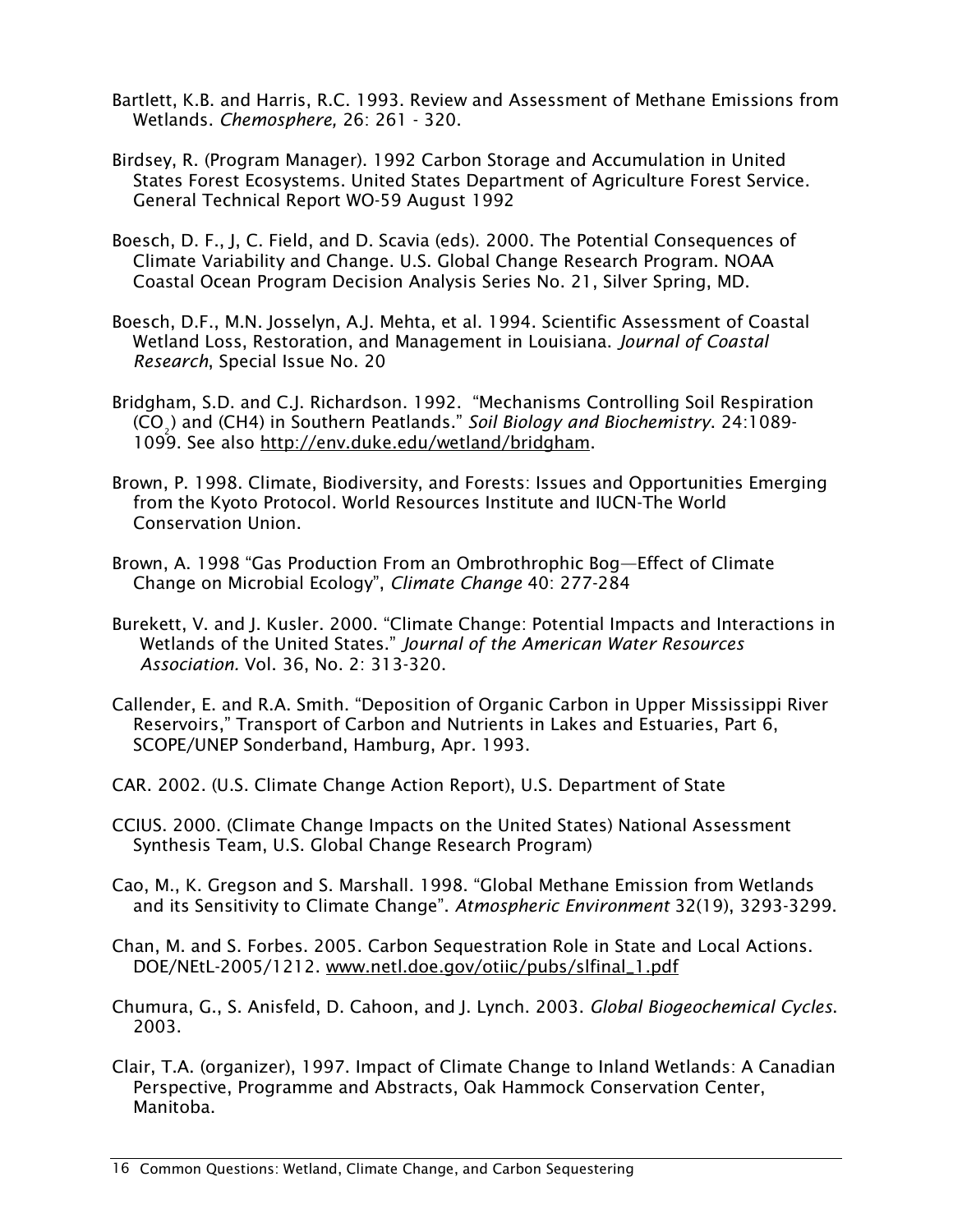- Conservation Foundation. 1988. "Protecting America's Wetlands: An Action Agenda." The Final Report of the National Wetlands Policy Forum. Harper Graphics, Waldorf, Maryland.
- Cowardin, L. et. al., 1979. Classification of Wetlands and Deepwater Habitats of the United States. U.S. Fish and Wildlife Service.
- Dacey, J, G. Drake and M.. Klug. "Stimulation of Methane Emission by Carbon Dioxide Enrichment of Marsh Vegetation." *Nature*. V 370, 47-49, 7 July, 1994.
- Dahl, T. 1990. Wetlands: Losses in the United States 1780s to 1980s. U.S. Department of the Interior, U.S. Fish and Wildlife Service, Washington, D.C.
- Dean, W. and E. Gorham. 1998. "Magnitude and Significance of Carbon Burial in Lakes, Reservoirs, and Peatlands," *Geology*, June 1998, v. 26, no. 6, 535-538.
- Dixon R. and O. Krankina. 1995. "Can the Terrestrial Biosphere be Managed to Conserve and Sequester Carbon?" *Global Environmental Change,* 33, 153-179.
- Dreyer, G. and W. Niering (eds). 1995. Tidal Marshes of Long Island Sound: Ecology, History, and Restoration. The Connecticut College, New London, CT.
- Epstein, P. 1998. Marine Ecosystems: Emerging Diseases as Indicators of Change: Health of the Oceans From Labrador to Venezuela. The Center for Health and the Global Environment, Harvard Medical School, Boston, Massachusetts.
- Epstein, P. 1995. Course Reader: Climate Change, Ecology, and Public Health. National Academy of Sciences, Washington, D.C.
- Fennessy, S. 2004. (Personnel communication based on work in progress.)
- Finlayson, M. 1999. "Coastal Wetlands and Climate Change: the Role of Governance and Science." *Aquatic conservation: marine and freshwater ecosystems*, 9: 621-626.
- German Advisory Council on Global Change. 2000. World in Transition, Strategies for Managing Global Environmental Risks, Springer Verlag, Berlin
- Gauci, V. and N. Dise, "Controls on Suppression of Methane Flux From a Peat Bog Subjected to Simulated Acid Rain Deposition." *Global Biochemical Cycles*, Vol. 16, No. 1, 2002.
- Gleason, R. and N. Euliss, Jr., (Spring 1998). "Sedimentation of Prairie Wetlands," *Great Plains Research*, 8: 97-112; Center for Great Plains Studies.
- Galloway, D., D. Jones, and S. Ingebritsen. "Land Subsidence in the United States." U.S. Geological Survey Circular 1182. See [http://water.usgs.gov/ogw/pubs/fs00165/.](http://water.usgs.gov/ogw/pubs/fs00165/)
- Gorham, E. 1991. The Biogeochemistry of Northern Peatlands and Its Possible Response to Global Warming, Biotic Processes and Potential Feedbacks, Ch.9 Ecological Applications. 1(2)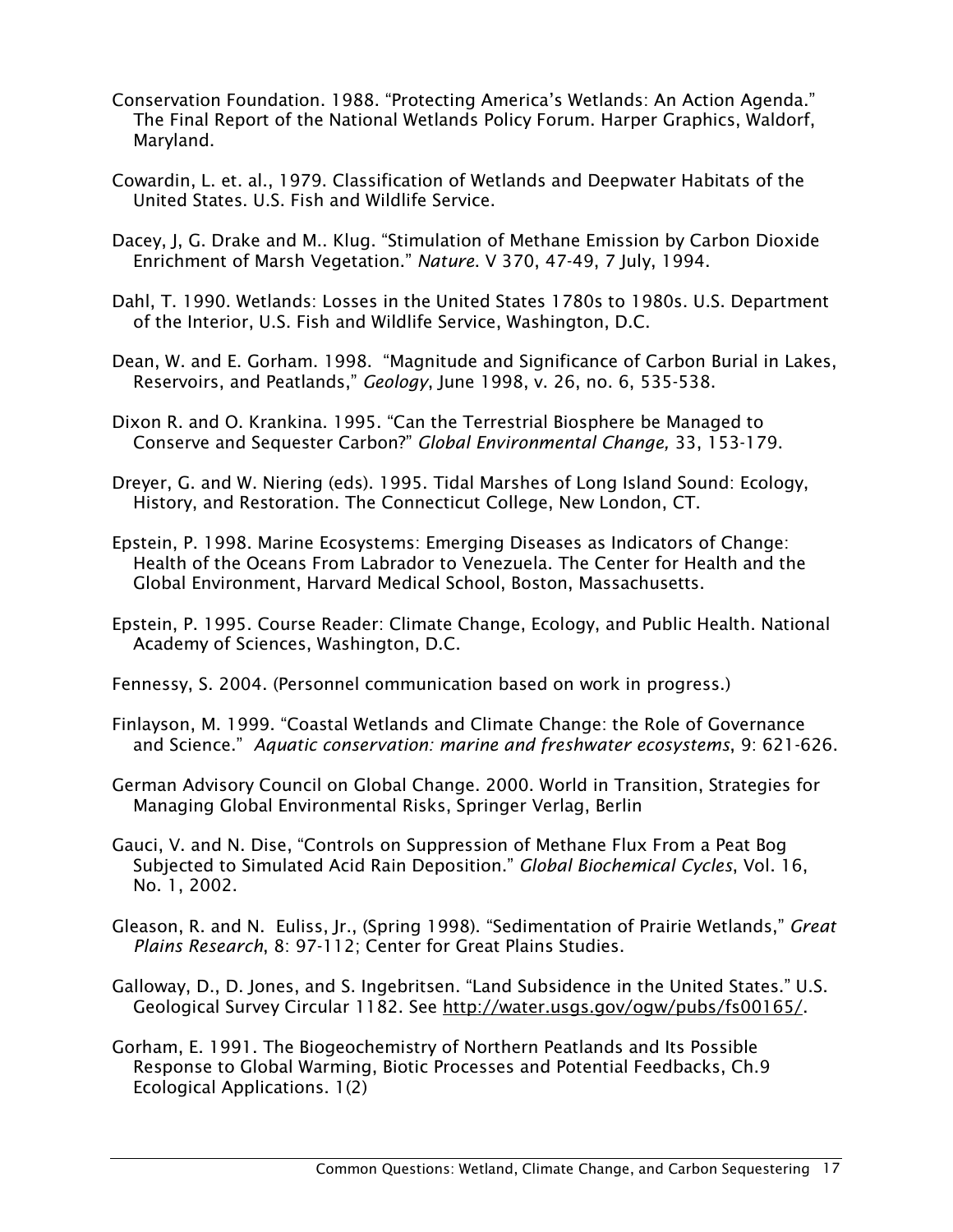- Houghton, J., L. Meira, D. Filho, D. Griggs, and K. Maskell, (eds.). 1997. "An Introduction to Simple Climate Models used in the IPCC Second Assessment Report." Intergovernmental Panel on Climate Change.
- Houghton, J., L. Meira, D. Filho, D. Griggs, and K. Maskell, (eds). 1997. "Stabilization of Atmospheric Greenhouse Gases: Physical, Biological and Socio-economic Implications." Intergovernmental Panel on Climate Change.
- Houghton, J. et. al (ed.) 2001. Summary for Policy Makers, Report of the Working Group 1 of the United Nations Intergovernmental Panel on Climate Change. Cambridge Univ. Press, Cambridge, U.K. (PAGE 35)
- Houghton, R. August 1955. "Land Use Change and the Carbon Cycle," *Global Change Biology*, 1(4), 275-287.

Houghton, R. 2003. The Contemporary Carbon Cycle. Woods Hole Research Center, Massachusetts. [http://www.treatiseongeochemistry.com/contents/sample8.pdf#search='The%20Con](http://www.treatiseongeochemistry.com/contents/sample8.pdf#search=) [temporary%20Carbon%20Cycle'](http://www.treatiseongeochemistry.com/contents/sample8.pdf#search=)

- Huntington, T. 1995. Carbon Sequestration in an Aggrading Forest Ecosystem in the Southeastern U.S.A. *Soil Science Society of America Journal*. 59: 1459-1467.
- Immirzi, P. and K. Maltby. 1992. The Global Status of Peatlands and Their Role in the Carbon Cycle. Report No. 11, Wetland Ecosystems Research Group, University of Exeter, United Kingdom.
- IPCC. 1966. Second Assessment Synthesis of Scientific-Technical Information Relevant to Interpreting Article 2 of the UN Framework Convention on Climate Change. World Meteorological Organization, Geneva.
- IPCC 95. Climate Change 1995: The Science of Climate Change. J. Houghton et. al., (eds.). Cambridge University Press 1996.
- IPCC 94. Climate Change 1994: Radiative Forcing of Climate Change and an Evaluation of the IPCC. IS92 Emission Scenarios. J.. Houghton et. al., eds, Cambridge University Press 1995.
- IPCC, 1996a: Climate Change 1995: The Science of Climate Change. Contribution of Working Group I to the Second Assessment Report of the Intergovernmental Panel on Climate Change [Houghton, J.T., L.G. Meira Filho, B.A. Callander, N. Harris, A. Kattenberg, and K. Maskell (eds.)]. Cambridge University Press, Cambridge, United Kingdom and New York, NY.
- IPCC, 1996b: Climate change impacts on forests. In: Climate Change 1995: Impacts, Adaptations and Mitigation of Climate Change: Scientific-Technical Analyses. Contribution of Working Group II to the Second Assessment Report of the Intergovernmental Panel on Climate Change [Watson, R.T., M.C. Zinyowera, and R.H. Moss (eds.)]. Cambridge University Press, Cambridge, United Kingdom, and New York, NY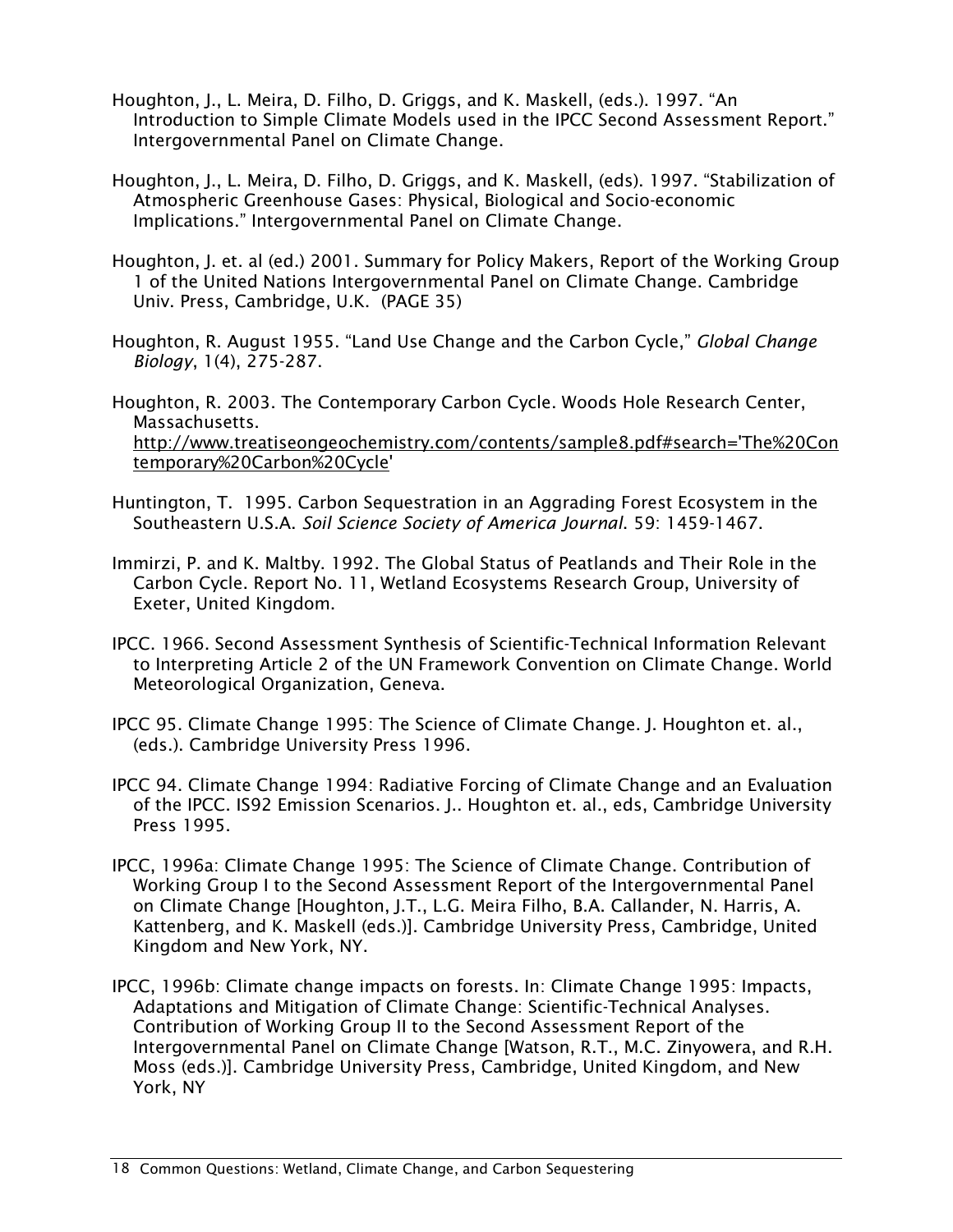- IPCC 2001a. Summary for Policy Makers. Climate Change 2001, The Science of Climate Change, Contribution of Working Group I to the Third Assessment Report of the International Panel on Climate Change. Houghton, J. T., et. al.
- IPCC 2001b. Summary for the Policy Makers. Climate Change 2001: Impacts, Adaptations, and Vulnerability. Contribution of Working Group II to the Thirds Assessment Report of the International Panel on Climate Change. McCarthy, J., Canziani, *O., N.* Leary, D. Dokken,., K. White, (eds); Cambridge University Publication Press; 1-17.
- Kasimir-Klemedtsson, A. et al. 1997. Greenhouse Gas Emissions From Farmed Organic Soils: A Review. *Soil Use and Management* 13:245-250
- Kentula, M., R. Brooks, S. Gwin, C. Holland, A. Sherman, and J. Sifneos. 1992. Wetlands, An Approach to Improve Decision-Making in Wetland Restoration and Creation. Island Press. Washington, DC
- Kimble, J., R. Lal, and M. Mausbach. 2001. "Erosion Effects on Soil Organic Carbon Pools in Iowa." D. Stott, R. Mohtar and G. Steinhart, (eds.) Sustaining the Global Farm. Selected papers from the 10th International Soil Conservation Organization Meeting held May 24-29, 1999 at Purdue University. See [http://topsoil.nserl.purdue.edu/nserlweb/isco99/pdf/ISCOdisc/tableofcontents.htm.](http://topsoil.nserl.purdue.edu/nserlweb/isco99/pdf/ISCOdisc/tableofcontents.htm)
- Kracauer, E. Hartig, O. Grozev, and C. Rosenzweig. 1997. "Climate Change, Agriculture and Wetlands in Eastern Europe: Vulnerability, Adaptation and Policy." Climatic Change. 36: 107-121. Kluwer Academic Publishers, Netherlands.
- Kusler, J., (ed.). 1987. Proceedings of the National Wetland Symposium: Wetland Hydrology. Association of State Wetland Managers. Berne, New York.
- Kusler, J. and V. R. Burkett. 1999. "Wetlands and Climate Change-Scientific Approaches and Management Options." National Wetlands Newsletter. March-April, Vol. 21: No. 2; Environmental Law Institute, Washington, D.C.
- Kusler, J., W. Mitch, and J. Larson. 1994. "Wetlands." Scientific American.
- Kusler, J. and M. Kentula (eds.) 1990. Wetland Creation and Restoration: The Status of the Science. Island Press, Washington, D.C.
- Kusler, J. and T. Opheim. 1996. Our National Wetland Heritage: A Protection Guide Second Edition. Environmental Law Institute, Washington, D.C.
- Kyoto Protocol. 1997 (International agreement linked to the UNFCCC treaty establishing specific actions and goals and methods to accomplish actions and goals set out in UNFCCC treaty)
- LaBaugh, J., T. Winter, G. Swanson, D. Rosenberry, R. Nelson, and N. Euliss, Jr. "Changes in Atmospheric Circulation Patterns Affect Midcontinent Wetlands Sensitive to Climate." Limnol, 41(5), 1996, 864-870, American Society of Limnology and Oceanography, Inc.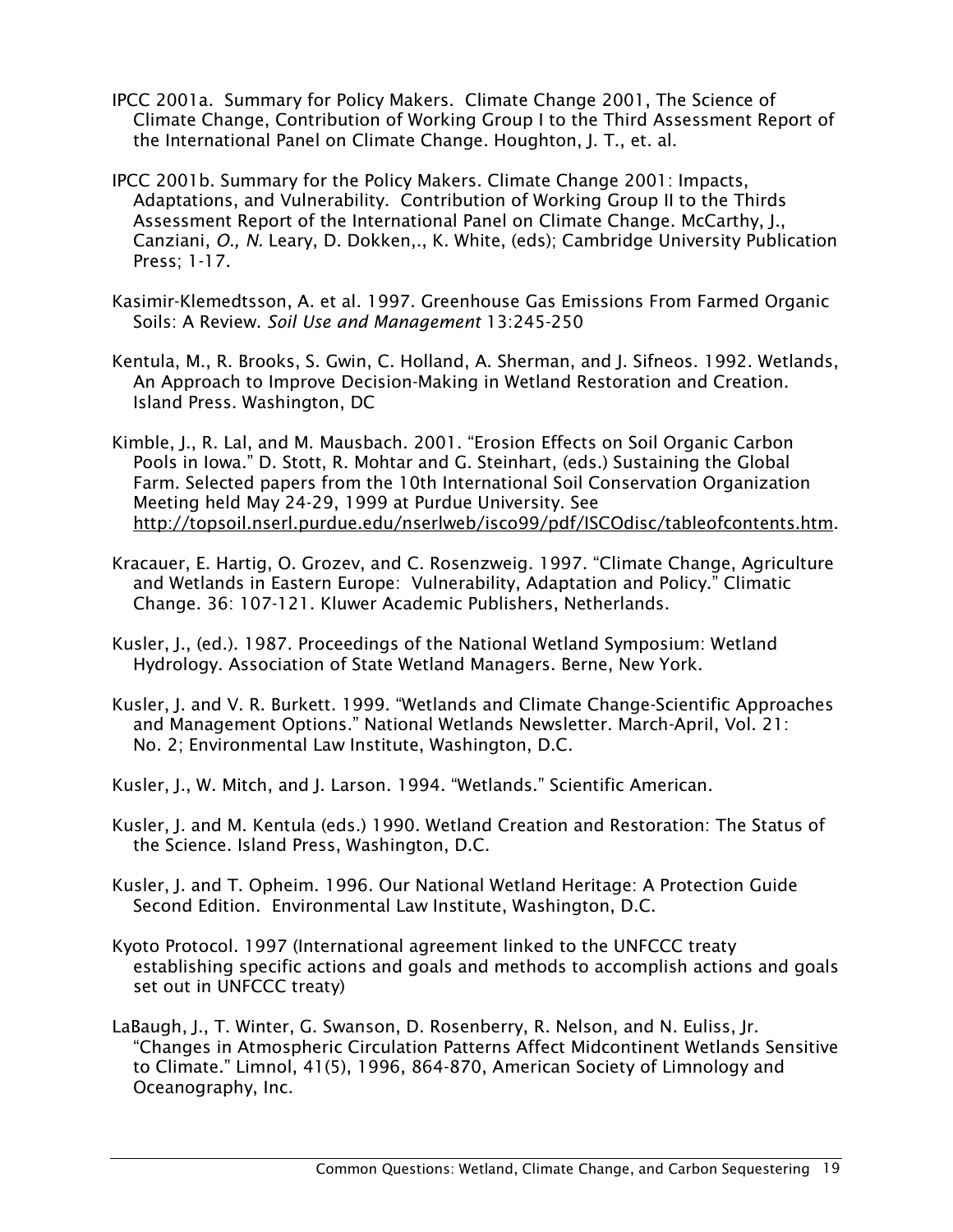- Lazaroff, C. 2001a. Biodiversity Gives Carbon Sink a Boost. [http://ens.lycos.com/ens/apr2001/2001L-04-13-06.html.](http://ens.lycos.com/ens/apr2001/2001L-04-13-06.html) 19 June 2001.
- Leenhouts, B. 1988. Assessment of Biomass Burning in the Conterminous United States. Conservation Ecology 2(1):1 <http://www.ecologyandsociety.org/vol2/iss1/art1/>
- Masschelein, W., J. Kimble, R. Lal and R. Birsey. 2002. Potential of U.S. Forest Soils to Sequester Carbon and Mitigate the Greenhouse Effect.
- Mathews, E. 2000. "Wetlands." In Atmospheric Methane. Mohammad Aslam Khan Khalil (ed.) Springer-Verlag, Berlin, Heidelberg, 2000.
- Mathews, E. and I. Fung. 1987. Methane Emission from Natural Wetlands: Global Distribution, Area, and Environmental Characteristics of the Sources. *Global Biogeochemical Cycles*, Vol. 1, No 1, pp. 61-86
- Mathews, E., I Fung, and J. Lerner. 1991. "Methane Emission from Rice Cultivation: Geographic and Seasonal Distribution of Cultivated Areas and Emissions." *Global Biogeochem*. Cycles 5, 3-24. See also [http://pubs.giss.nasa.gov/abstracts/1991/MatthewsFung.html.](http://pubs.giss.nasa.gov/abstracts/1991/MatthewsFung.html)
- McCarty, G. and J. Ritchie. 2002. "Impact of Soil Movement on Carbon Sequestration in Agricultural Ecosystems. *Environmental Pollution* 116: 423-430.
- McKenzie, C., S. Schiff, R. Aravena, C. Kelley and V. St. Louis. 1998. Effect of Temperature on Production of CH4 and CO2 from Peat In a Natural and Flooded Boreal Forest Wetland. *Climate Change* 40: 247-266
- Megonigal, J. and W. Schlesinger. 2002. Methane Production and Oxidation in a Tidal Freshwater Swamp. *Global Biogeochemical Cycles.* 16(4), 1088, doi:10.1029/2001GB001594
- Michener, W. K, E.R. Blood, K.L. Bilstein, et al. 1997. "Climate Change, Hurricanes and Tropical Storms, and Rising Sea Level in Coastal Wetlands." *Ecological Applications*. V.7, No. 3; 770-801.
- Mikkelsen, K. and I. Vlesho. 2000. "Riparian Soils, a Literature Review." Center for Streamside Studies, College of Forest Resources, University of Washington at [http://depts.washington.edu/cwws/Outreach/Publications/soillitreview.html.](http://depts.washington.edu/cwws/Outreach/Publications/soillitreview.html)
- Mitsch, W.J. and J.G. Gosselink. 1993. Wetlands Second Edition. New York, NY: Van Nostrand Reinhold.
- Mitsch, W.J. and X. Wu. 1995. "Wetlands and Global Change." in Soil Management and Greenhouse Effect, CRC Press, Inc.; 205-230.
- Moore, T. 1998. Uncertainty in Predicting the Effect of Climatic Change on the Carbon Cycling of Canadian Peatlands. *Climate Change* 40: 229-245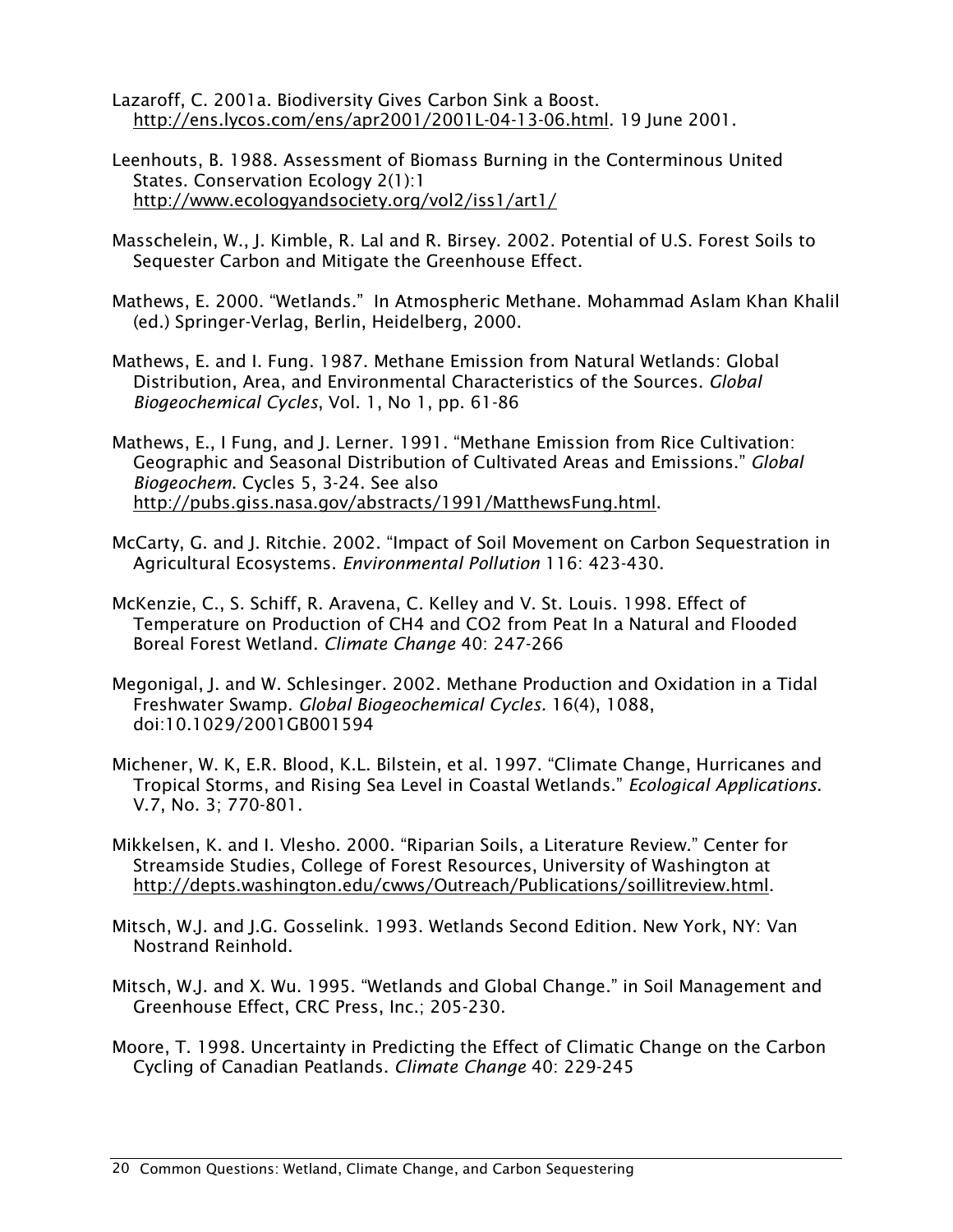- Moore, T. and R. Knowles. 1989. The Influence of Water Table Levels on Methane and Carbon Dioxide Emissions from Peatland Soils. *Canadian Journal of Soil Science* 69:33-38
- Nakicenovic, N., W. Nordhaus, R. Richels, and F. Toth (eds.) 1994. Integrative Assessment of Mitigation, Impacts, and Adaptation to Climate Change. International Institute for Applied Systems Analysis; Laxenburg, Austria.
- National Assessment Synthesis Team (NAST). 2000. Climate Change Impacts on the United States: The Potential Consequences of Climate Variability and Change. U.S. Global Change Research Program; Washington, D.C.
- National Health Assessment Group. 2001. Climate Change and Human Health: The Potential Consequences of Climate Variability and Change. U.S. Global Change Research Program. Johns Hopkins University, Bloomberg School of Public Health; Baltimore, Maryland.
- National Research Council. 1995. Wetlands: Characteristics and Boundaries. National Academy Press; Washington, D.C.
- National Research Council. 1994. The Role of Terrestrial Ecosystems in Global Change: A Plan for Action. National Academy Press; Washington, D.C.
- Neue, H. "Methane Emission from Rice Fields." *BioScience*. V.43, No.7; 466-73; [http://www.ciesin.org/docs/004-032/004-032.html.](http://www.ciesin.org/docs/004-032/004-032.html)
- New England Regional Assessment Group. 2001. Preparing for a Changing Climate: The Potential Consequences of Climate Variability and Change. New England Regional Overview, U.S. Global Change Research Program, University of New Hampshire; Durham, NH.
- Nicholls R.., F. Hoozemans and M. Marchand. 1999. "Increasing Flood Risk and Wetland Losses Due to Global Sea-level Rise: Regional and Global Analyses." *Global Environmental Change.* 9:S69-S87.
- Niering, W. 1998. "Tidal Wetland Restoration and Creation along East Coast of North America." In Restoration Ecology and Sustainable Development. K.M. Urbanska, N.R. Webb, and P.J. Edwards, (eds.) Cambridge University Press; 259-285.
- Office of Science and Technology Policy (OSTP) 1997. Climate Change: State of Knowledge. Washington, D.C.
- Oquist, M., B. Svensson, and Y. Zhang. "Non-Coastal Wetland and Their Response to Climate Change." Swedish University of Agricultural Sciences, UPPSALA, Sweden. Unpublished paper.
- Patterson, J. 1999. Wetlands and Climate Change: Feasibility Investigation of Giving Credit for Conserving Wetlands as Carbon Sinks. Wetlands International Special Publication 1-1999. Wetlands International; Ottawa, Canada.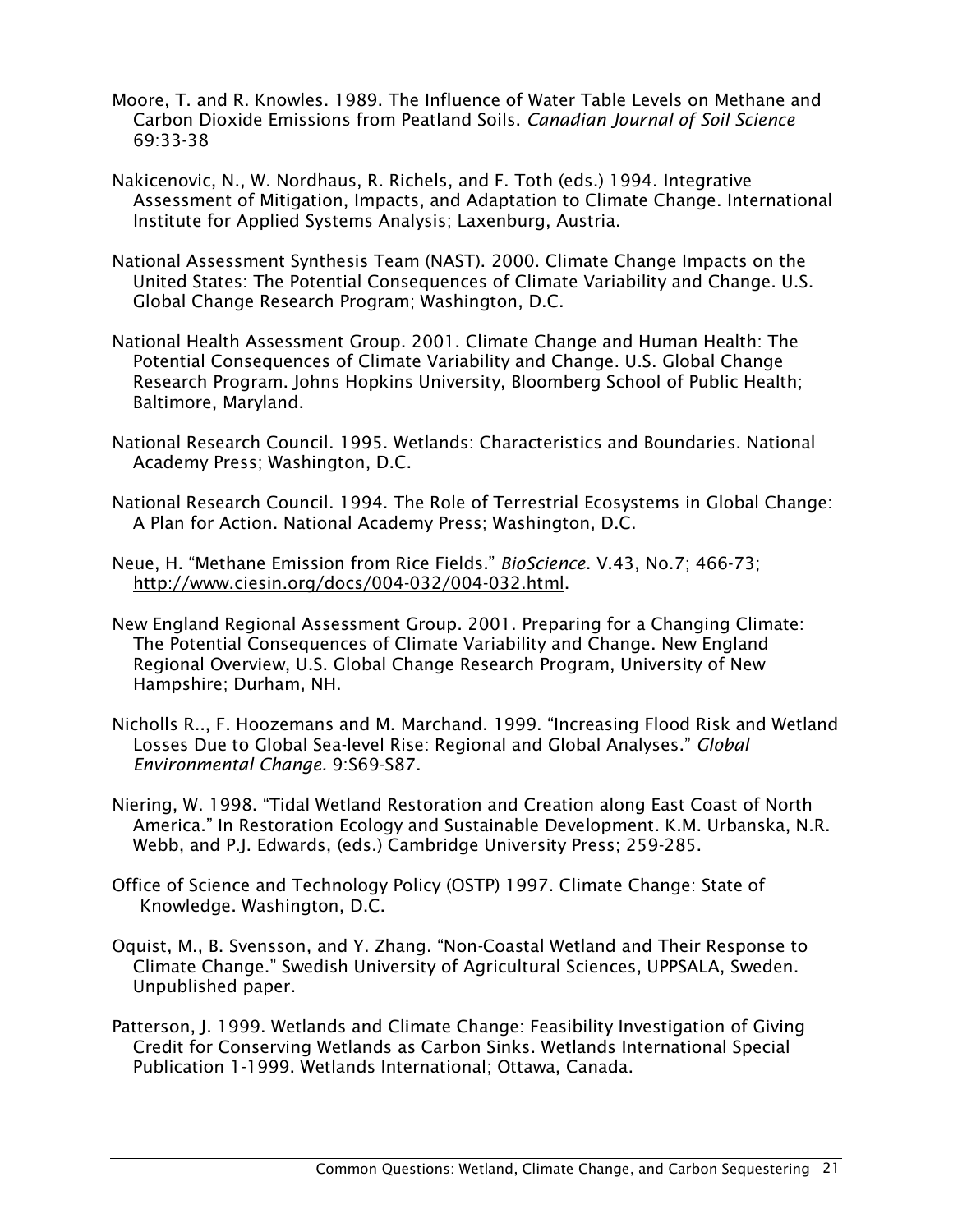- Patterson, J. and J. Kusler. 1999. Peatlands and the Climate Challenge: A Global Climate Change Issue and Opportunity. Presented at 13th Global Biodiversity Forum Workshop on Peatlands, San Jose, Costa Rica.
- Payne, N. 1992. Techniques for Wildlife Habitat Management of Wetlands. New York, NY: McGraw Hill.
- Phelps, P. 1996. Conference on Human Health and Global Climate Change: Summary of the Proceedings. National Academy Press, Washington, DC.
- Platt, M., W. Rizzo, and H. Neckles. 1994. Annotated Bibliography on the Potential Effects of Global Climate Change on Submerged Aquatic Vegetation. National Biological Survey, Southern Science Center Open File Report 94-06.
- Poff, L., M. Brinson, and J. Day. 2002. Aquatic Ecosystems and Global Climate Change: Potential Impacts on Inland Freshwater and Coastal Wetland Ecosystems in the United States, Power Center for Global Climate Change
- Rotmans, J., M. van Asselt, A. de Bruin, M. den Elzen, J. de Greet, H. Hilderink, et. al. 1994. Global Change and Sustainable Development: A Modeling Perspective for the Next Decade. Global Dynamics & Sustainable Development Program, RIVM Report No. 461502004. National Institute of Public Health and Environmental Protection, The Netherlands.
- Roulet, N. 2000. "Peatlands, Carbon Storage, Greenhouse Gases, and the Kyoto Protocol: Prospects and significance for Canada." *Wetlands.* V.20, No.4; 605-615.
- Roulet, N. and T. Moore. 1995. The Effect of Forestry Drainage Practices on the Emission of Methane from Nothern Peatlands. *Canadian Journal of Forest Research* 25:491-499
- Rubec, N. and D. Clayton. 1996. "Global Mire and Peatlands Conservation." Proceedings of an International Workshop*.* Report No. 96.1, North American Wetlands Conservation Council, Canada.
- Sahagian D. and J. Melack (eds.) 1998. Global Wetland Distribution and Functional Characterisation: Trace Gases and the Hydrologic Cycle. Report from the Joint GAIM, BAHC, IGBP-DIS, IGAC, and LUCC Workshop, Santa Barbara, CA, USA. IGBP Report 46.
- Sanzone, S. and A. McElroy (eds.) 1998. Ecological Impacts and Evaluation Criteria for the Use of Structures in Marsh Management. U.S. Environmental Protection Agency, Washington, D.C.
- Schindler, D. 1990. Effects of Climatic Warming onf Lakes of the Central Boreal Forest. *Science.* 1990. Vol. 250.
- Schindler, D. 1998. "A Dim Future for Boreal Watershed Landscapes." *Bio Science.* 48:157-164.
- Schneider, S. (ed.) 1998. "Canadian Freshwater Wetlands and Climate Change." *Climate Change.* V. 40, No. 2. Kluwer Academic Publishers, Netherlands.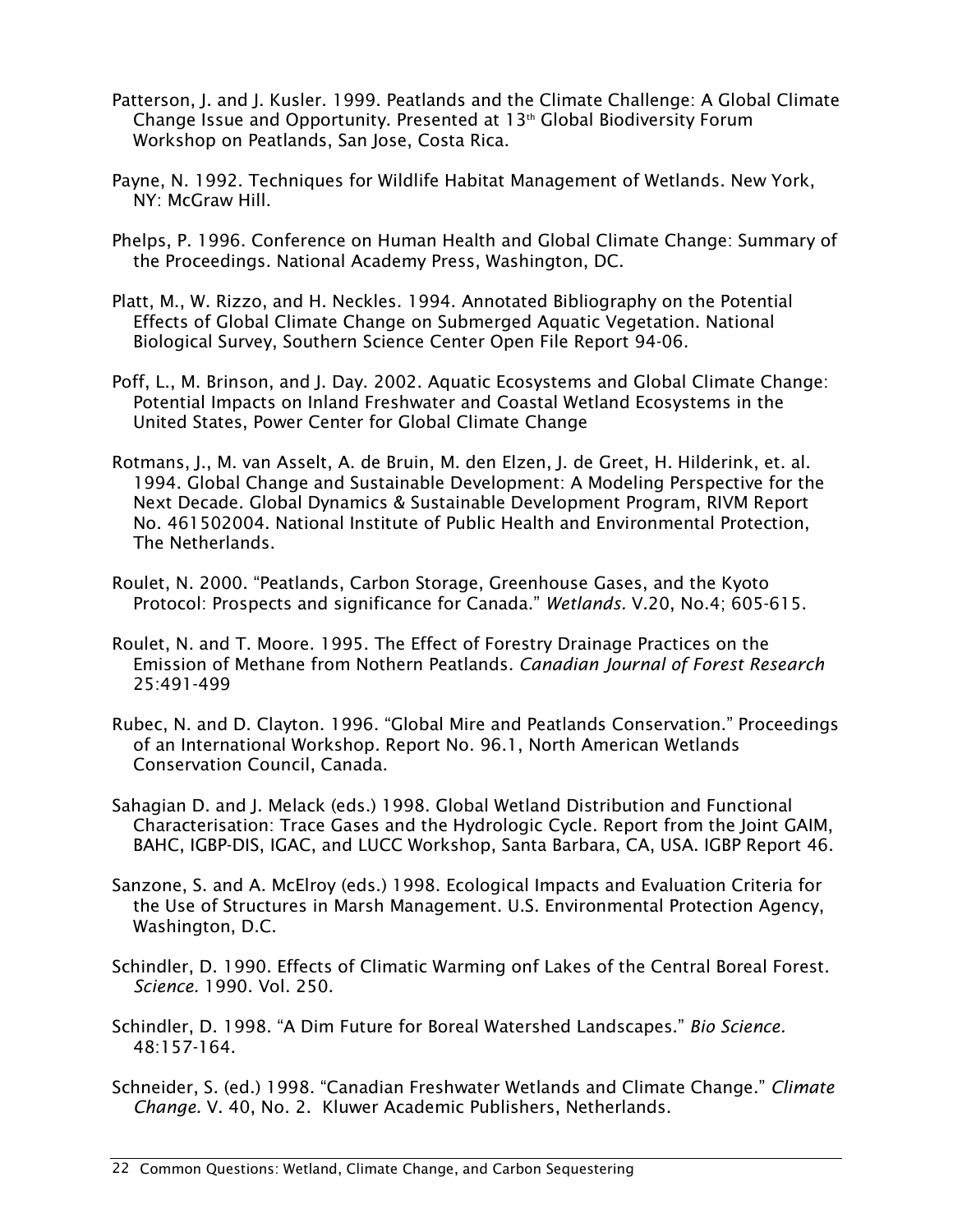- Stallard, R. (June 1998). "Terrestrial sedimentation and the Carbon Cycle: Coupling Weathering and Erosion to Carbon Burial." *Global Biochemical Cycles*. Vol. 12; 231- 257
- Sonneborn, C. 2000. *Overview of International Activities in Emissions Trading*. Presented to the New Zealand Sustainable Energy Forum 2000 Conference. See [http://acre.murdoch.edu.au/publications/ occasional/intemisstrad.pdf](http://acre.murdoch.edu.au/publications/%20occasional/intemisstrad.pdf)
- Sorenson, L., R. Goldberg, T. Root, and M. Anderson. 1998. "Potential Effects of Global Warming on Waterfowl Populations Breeding in the Northern Great Plains." *Climatic Change.*V.40: 343-369. Kluwer Academic Publishers, Netherlands.
- Stark, C., N. Driscoll, J. Weissel, C. Restrepo, and N. Hovius. "The Role of Biomass-Wasting in the Carbon Cycle." See [http://www.the-conference.com/JConfAbs/5/951.pdf#search=](http://www.the-conference.com/JConfAbs/5/951.pdf#search= )  ['The%20Role%20of%20BiomassWasting%20in%20the%20Carbon%20Cycle](http://www.the-conference.com/JConfAbs/5/951.pdf#search= )'

The Lancet, Ltd. 1994. Health and Climate Change. London.

- Titus, J. 1998. "Rising Seas, Coastal Erosion, and the Takings Clause: How to Save Wetlands and Beaches Without Hurting Property Owners." *Maryland Law Review*. Vol. 57, No. 4.
- Titus, J. 1991. "Greenhouse Effect and Coastal Wetland Policy: How Americans Could Abandon an Area the Size of Massachusetts at Minimum Cost." *Environment Magazine.* Vol. 15, No. 1. 39-58.
- Titus, J. (ed.) 1987. Greenhouse Effect, Sea Level Rise and Coastal Wetlands. U.S. Environmental Protection Agency, Washington, D.C.; 152.
- The Working Group on Sea Level Rise and Wetland Systems. "Conserving Coastal Wetlands Despite Sea Level Rise." *Transactions American Geophysical Union*. Vol. 78, No. 25; June 24, 1997; 257, 260-261.
- Turner, R. 1997. "Wetland Loss in the Northern Gulf of Mexico: Multiple Working Hypotheses." *Estuaries*, Vol. 20, No. 1; 1-13.
- Turner, R. and M.Boyer. 1997. "Mississippi River Diversions, Coastal Wetland Restoration/creation and an Economy of Scale." *Ecological Engineering*. 8; 117-128.
- Turner, R. and R. Lewis, III. 1997. "Hydrologic Restoration of Coastal Wetlands." *Wetlands Ecology and Management.* Vol. 4, No. 2; 65-72.
- Turner, R. and B. Streever. 2001. Coastal Wetland Restoration in the Northern Gulf of Mexico. SPB Academic Press.
- UNFCCC. 1992 (UN Framework Convention on Climate Change)

USGCRP 2000. Water: The Potential Consequences of Climate Variability and Change for the Water Resources of the United States*.* The Report of the Water Sector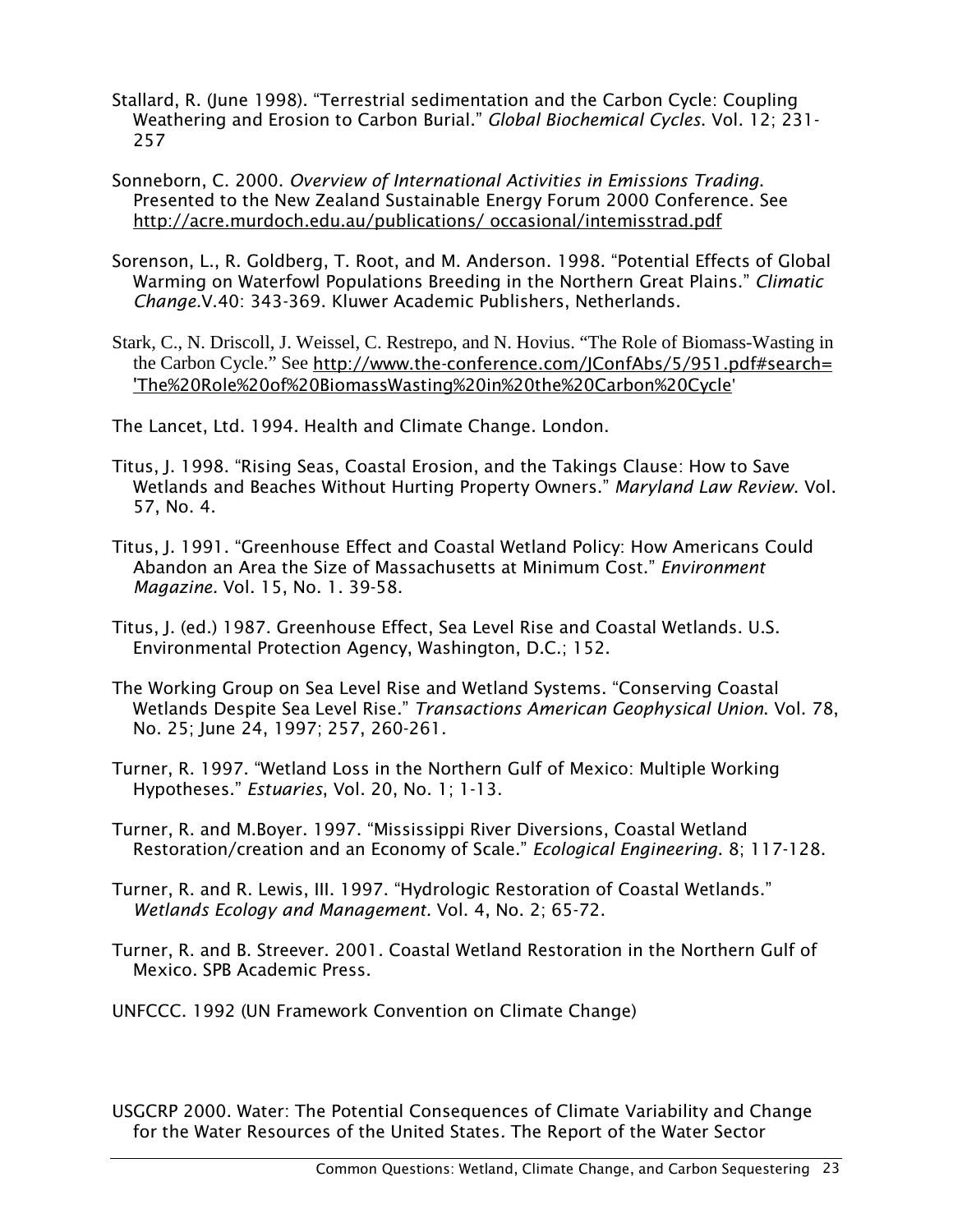Assessment Team of the National Assessment of the Potential Consequences of Climate Variability and Change. Pacific Institute for Studies in Development, Environment, and Security; Oakland, CA.

- U.S. Army Corps of Engineers and U.S. EPA. 1990. Memorandum of Agreement Between EPA and The Department of Army Concerning the Determination of Mitigation Under the Clean Water Act Section 404(b) Guidelines (February 6, 1990)
- U.S. Congress, Office of Technology Assessment. 1993. Preparing for an Uncertain Climate: Summary. U.S. Government Printing Office, Washington, D.C.
- U.S. Congress, Office of Technology Assessment. 1991. Changing By Degrees: Steps to Reduce Greenhouse Gases. OTA-O-482, U.S. Government Printing Office, Washington, D.C.
- U.S. Environmental Protection Agency. 1998. Is Climate Changing Where the Wild Things Are? National Zoo Conference; Washington, D.C.
- U.S. Environmental Protection Agency. 1989. Sea Level Rise. The Potential Effects of Global Climate Change on the United States. Washington, D.C.
- U.S. Geological Survey. 1999. Magnitude and Significance of Carbon Burial in Lakes, Reservoirs, and Northern Peatlands. USGS Fact Sheet FS-058-99.
- U.S. Geological Survey. 1996. National Water Summary on Wetland Resources. Reston, Virginia.
- U.S. Global Change Research Program. 1998. Our Changing Planet: An Investment in Science for the Nation's Future. Committee on Environment and Natural Resources of the National Science and Technology Council; Washington, D.C.
- U.S. Global Change Research Program. 1997. Summary Report of the Workshop on Climate Variability and Water Resource Management in the Southeastern United States. Vanderbilt University, Nashville, TN.
- van Dam, R., G. Habiba, and M. Finlayson. 2002. Climate Change and Wetlands: Impacts, Adaptation and Mitigation. Ramsar Working Group. [http://www.ramsar.org/cop8/cop8\\_doc\\_11\\_e.htm](http://www.ramsar.org/cop8/cop8_doc_11_e.htm)
- Warren, R. and N. Niering. 1993. "Vegetation Change on a Northeast Tidal Marsh: Interaction of Sea-Level Rise and Marsh Accretion." *Ecology.* 74: 96-103.
- Wassmann, R., R. Latin, H. Neue. 2001. Methane Emissions from Major Rice Ecosystems. Joint Publication of IRRI and Kluwer Academic Publishers.
- Watson, R., M. Zinyowera, and R. Moss. 1996. Technologies, Policies and Measures for Mitigating Climate Change. Intergovernmental Panel on Climate Change.
- Watson, R., M. Zinyowera, R. Moss, and D. Dokken (eds). 1997. The Regional Impacts of Climate Change: An Assessment of Vulnerability. Intergovernmental Panel on Climate Change.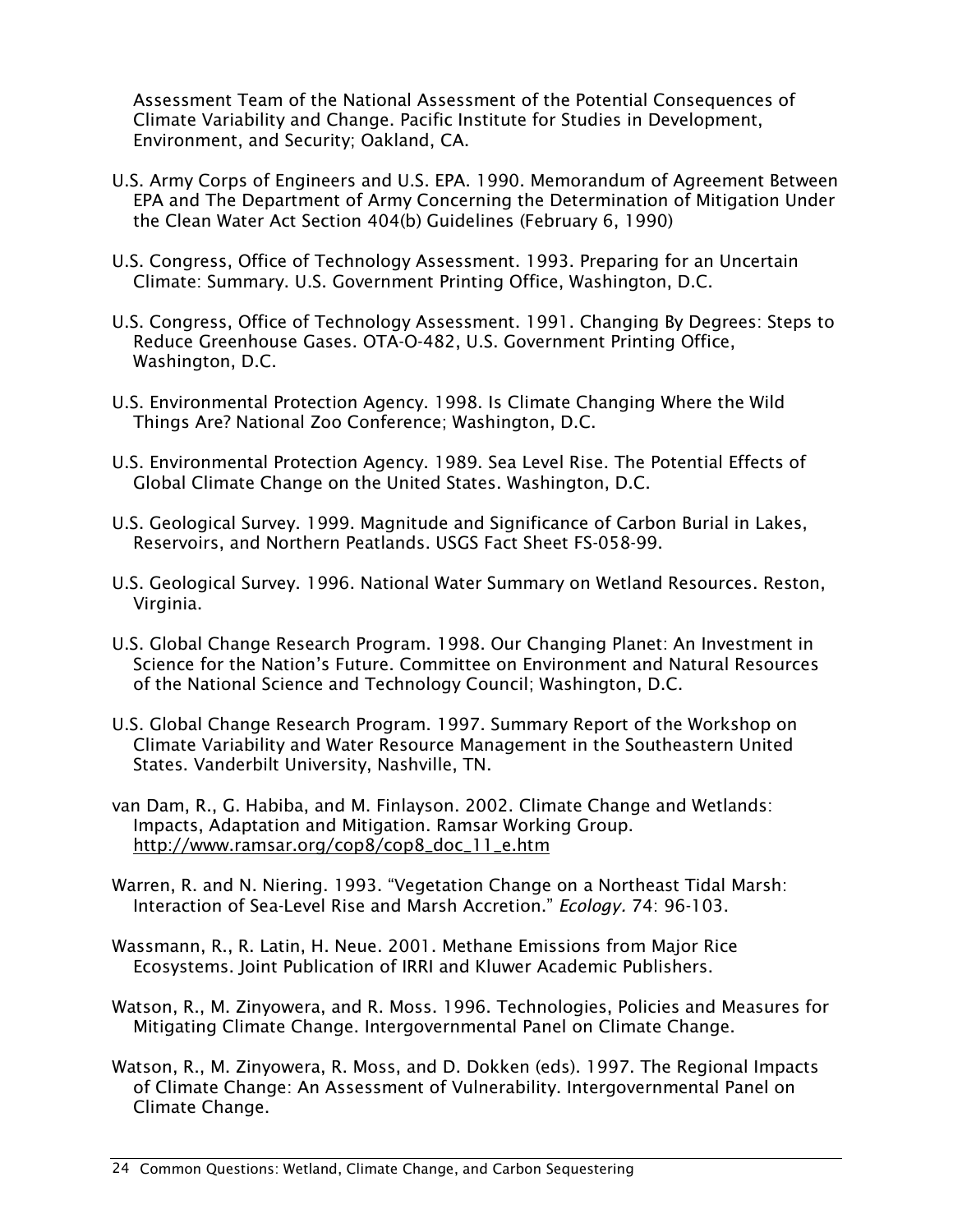- Weltzin, J., J. Pastor, C. Harth, et al. 2000. "Response of Bog and Fen Plant Communities to Warming and Water-table Manipulations." *Ecology.* Vol. 81, No. 12; 3464-3478.
- White House. Global Climate Change Policy Book*.* See [http://www.whitehouse.gov/news/releases/ 2002/02/print/20020214-5.html.](http://www.whitehouse.gov/news/releases/%202002/02/print/20020214-5.html)
- Wigley, T., A.Jain, F. Joos, et al. 1997. Implications of Proposed CO<sub>2</sub> Emissions Limitations. Intergovernmental Panel on Climate Change.
- Willard, D. 1992. Wetland Vulnerabilities and Global Climate Change Working Paper (unpublished). The Office of Technology Assessment, United States Congress.
- Williams, J., T. Aller, and R. Nelson. 2000 "Carbon Sequestration: An Overview of Issues." Paper presented at the Risk and Profit Conference, Aug. 17-18, 2000, Manhattan, KS. [http://www.agecon.ksu.edu/jwilliams/Papers/CarbonSequestration.PDF.](http://www.agecon.ksu.edu/jwilliams/Papers/CarbonSequestration.PDF)
- Winter, T. 2000. "The Vulnerability of Wetlands to Climate Change: A Hydrologic Landscape Perspective." *Water Resources Journal.* 206; 50-57.
- Wylynko, D. (ed.) 1999. Prairie Wetlands and Carbon Sequestration: Assessing Sinks Under the Kyoto Protocol. See [http://iisd1.iisd.ca/wetlands/wrkshp\\_summ.pdf.](http://iisd1.iisd.ca/wetlands/wrkshp_summ.pdf)

## SUGGESTED WEB SITES

(We have found the following sites to be helpful. Note, many of these sites deal with providing broader climate-related information and do not address wetlands directly.)

## [www.devonian.ualberta.ca/peatland/bogsearch.cfm](http://www.devonian.ualberta.ca/peatland/bogsearch.cfm)

*Build-A-Bog.* S. Zoltai. Peatland Resource Center. University of Alberta, Devonian Botanic Garden web site.

## [www.dieoff.org/page129.htm](http://www.dieoff.org/page129.htm)

*The Carbon Bomb: Climate Change and the Fate of the Northern Boreal Forests.* Global Warming, Climate Change, Boreal Forests, Ecology, Economics, Ecological Economics, Science, Environment, and Politics. Good, interesting article.

## [iisd.ca/climatechange.htm](http://iisd.ca/climatechange.htm)

International Institute for Sustainable Development. This site has a variety of pages dealing with wetlands and climate change including the results of a Canadian wetlands and climate change workshop.

## [www.climate.org/topics/links/index.shtml](http://www.climate.org/topics/links/index.shtml)

Climate Institute. Excellent site with climate-related links by the Climate Institute

## [www.forester.net/ec\\_0105\\_constructed.html](http://www.forester.net/ec_0105_constructed.html)

Erosion Control. Constructed Wetlands for Erosion Control. Natalie Goldstein. Good summary article on constructed wetlands for erosion control.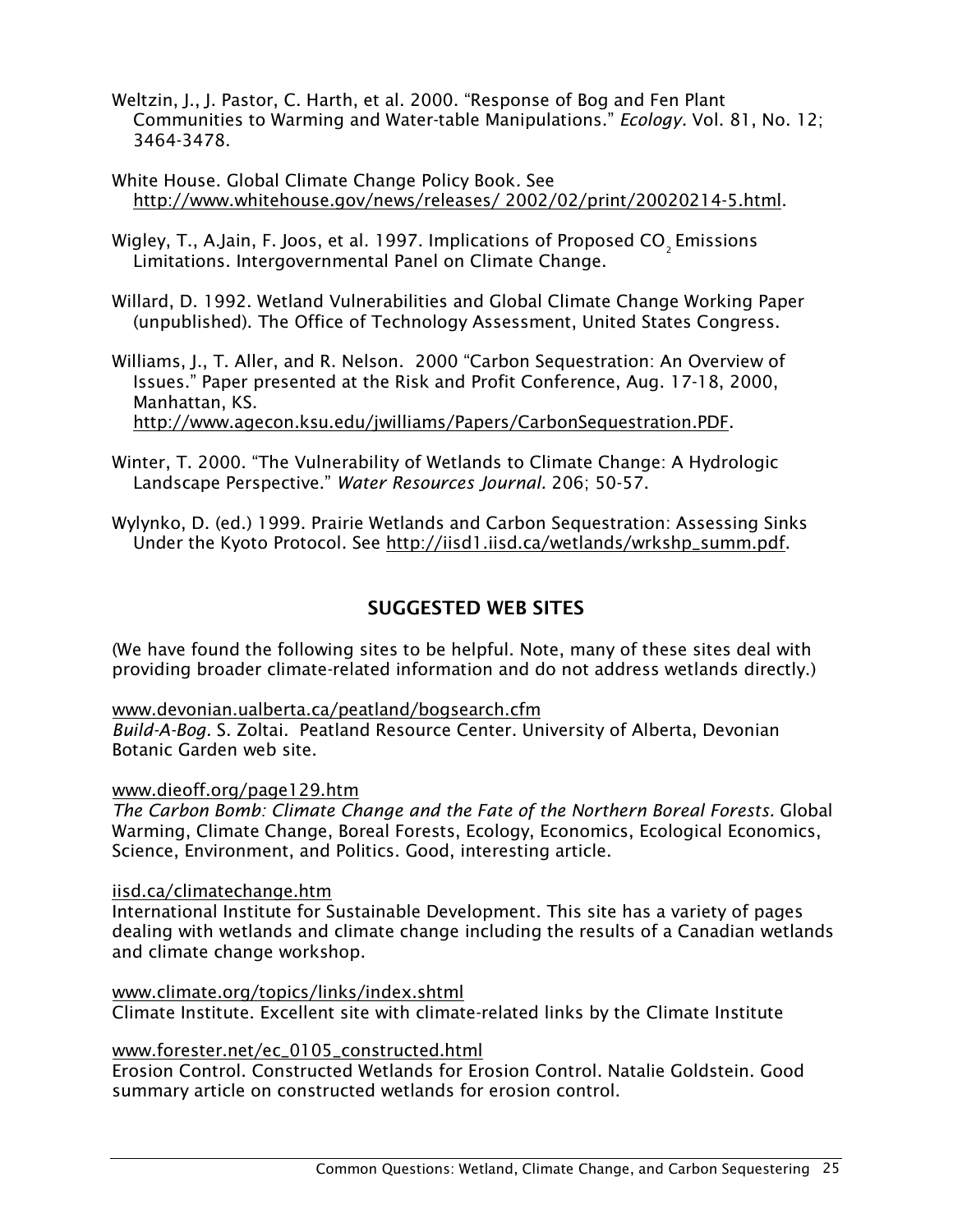## <http://www.eia.doe.gov/environment.html>

Energy Information Administration. Environment. General information concerning EIA programs.

## [www.npwrc.usgs.gov/resource/literatr/firewild/firesoil.htm](http://www.npwrc.usgs.gov/resource/literatr/firewild/firesoil.htm)

U.S. Geological Survey. Fire in North American Wetland Ecosystems and Fire-Wildlife Relations: An Annotated Bibliography. Useful bibliography but not focused on climate change.

## [geochange.er.usgs.gov/pub/carbon/fs97137](http://geochange.er.usgs.gov/pub/carbon/fs97137)

U.S. Geological Survey. Global Environmental Change and the Carbon Cycle. Can the Global Carbon Budget be Balanced? The site describes the Mississippi Basin Carbon Project.

## [www.epa.gov/globalwarming/](http://www.epa.gov/globalwarming/)

U.S. Environmental Protections Agency. Global Warming. This extensive site has many useful global climate references and links including and extensive discussion of methane and carbon sequestering.

## [www.epa.gov/globalwarming/impacts/stateimp/](http://www.epa.gov/globalwarming/impacts/stateimp/)

U.S. Environmental Protections Agency. Global Warming Impacts. State Impacts. Stateby-state projection of possible global warming impacts. Interesting site.

## [gaim.unh.edu/Products/Reports/Report\\_6/Wetlands.html](http://gaim.unh.edu/Products/Reports/Report_6/Wetlands.html)

Global Wetland Distribution and Functional Characterization: Trace Gases and the Hydrologic Cycle. Results of a Joint GAIM-DIS-BAHC-IGAC-LUCC Workshop, GAIM 1993- 1997. Report with research priorities concerning wetlands and greenhouse gases.

## [www.ipcc.ch/](http://www.ipcc.ch/)

Intergovernmental Panel on Climate Change. See this site for copies of the IPCC documents and many other excellent links concerning climate change.

## [water.usgs.gov/pubs/circ/circ1182/](http://water.usgs.gov/pubs/circ/circ1182/)

U.S. Geological Survey. Land Subsidence in the United States. D. Galloway, D.R. Jones, and S.E. Ingebritsen. U.S. Geological Survey Circular 1182. Excellent USGS publication concerning subsidence problems in the U.S. Two case studies involve drainage of wetland systems—the Sacramento San Joaquin Delta and the Everglades.

## [www.iisd.org/wetlands/wandcs/scienceofwetlands/index.htm](http://www.iisd.org/wetlands/wandcs/scienceofwetlands/index.htm)

Physical and Biotic Processes Affecting Carbon Cycling in Prairie Wetlands. Results of a workshop. 1/15/99. In April 1999 Canadian scientists and policy-makers met at the Oak Hammock Conservation Centre in Manitoba to consider whether prairie and parkland wetlands are net sinks or sources of greenhouse gases and to provide recommendations regarding the recognition of wetlands as carbon sinks under the Kyoto Protocol.

## [www.ramsar.org](http://www.ramsar.org/)

The Ramsar Convention on Wetlands. This overall Ramsar Convention Bureau web site contains or references many reports available dealing with wetlands and climate change. Conduct a search of the site with the site search engine on the topic of wetlands and climate change and get 100 references and active links.